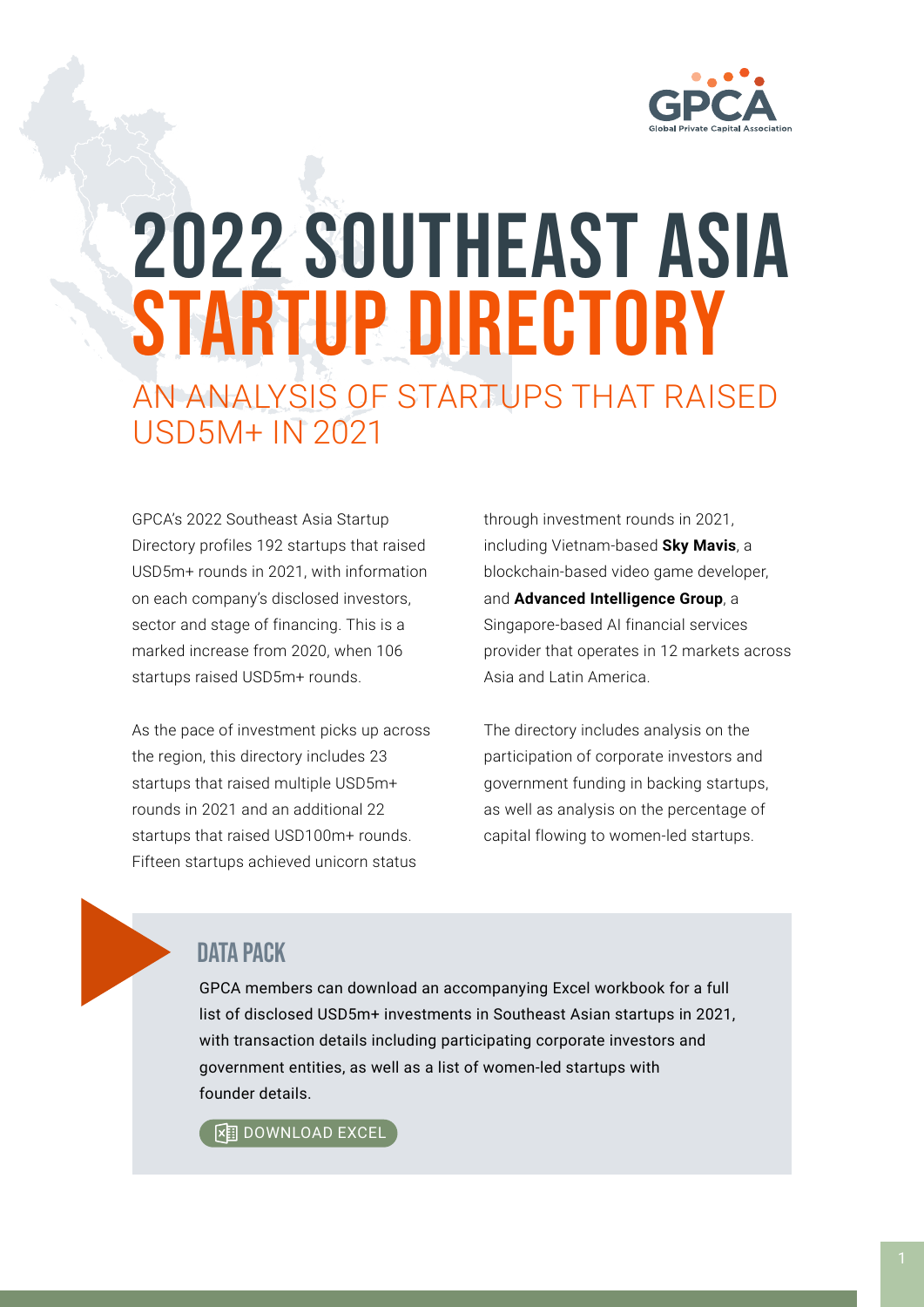

# **STARTUPS BY THE NUMBERS**

# **SECTOR ANALYSIS**

Southeast Asia Startups by Tech Vertical, 2021



Note: "Enterprise Software" includes AI & Machine Learning, HR Tech, Digital Security, Legaltech, Adtech, ERP, CRM and Data Management. "Other" includes Aerospace, Cleantech, IoT, Proptech, Transportation/Mobility and Traveltech.



#### Southeast Asia Fintech Startups by Focus Area, 2021

Digital Lending П Payments m.  $\mathbf{r}$ Wealthtech & Investment Platforms Crypto Exchange/Brokers & Analytics **The State** п Enterprise Financial Management Software Insurtech

Source: GPCA. Data as of 31 December 2021.

Fintech startups captured the largest share of VC financing in Southeast Asia. In pace with a rapid transition across the region to mobile internet, fintech startups are shifting to mobile- or app-based business models

to capture this consumer segment. While the majority of fintech startups are in digital lending and payments, they are diversifying into new areas including wealthtech, crypto exchanges and insurtech.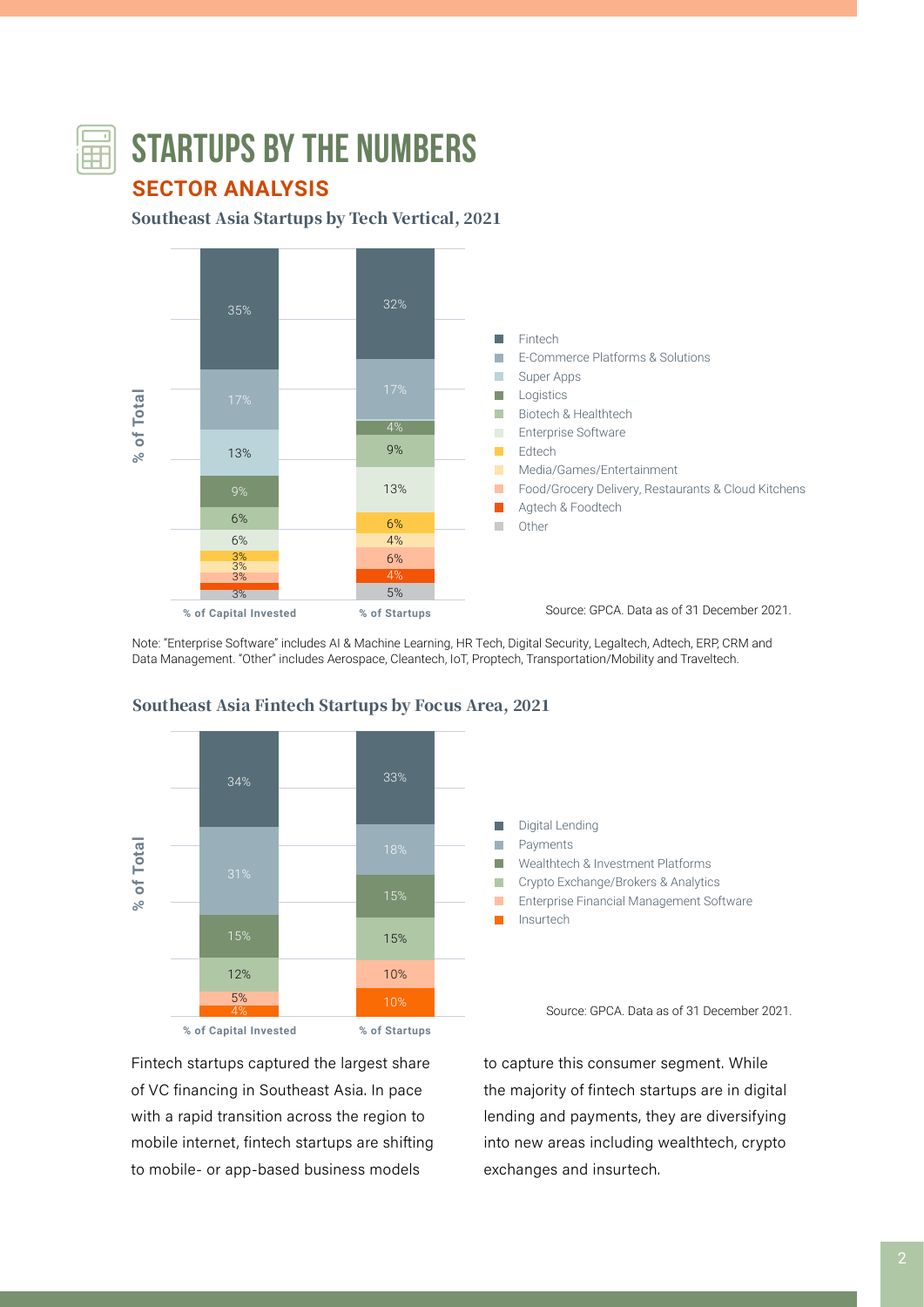#### **STARTUPS BY HQ**

#### Southeast Asia Startups by Headquarters, 2021 (No. of Startups)



Source: GPCA. Data as of 31 December 2021.

Singapore is solidifying its place in the region as a hub for startups and tech innovation. The Singaporean government has adopted a multi-pronged strategy to achieve this, committing a total of SGD25b (~USD19b) for research and development projects over the next five years; implementing favorable regulations and strong corporate laws and protection to encourage entrepreneurship; and working with institutions and associations to nurture talent and facilitate mentorship.

Startups are increasingly choosing Singapore to establish their headquarters, with operations located across the region.

Of the fifteen startups in Southeast Asia that reached reported valuations over USD1b in 2021, seven are headquartered in Singapore: Advanced Intelligence Group, Carousell, Carro, Matrixport, Ninja Van, Nium and PatSnap.

Other startups reaching reported valuations over USD1b in 2021 include Ajaib (Indonesia), Carsome (Malaysia), Kopi Kenangan (Indonesia), MoMo (Vietnam), Sky Mavis (Vietnam) and Xendit (Indonesia).

# GOVERNMENT FUNDING

Government entities participated in 21 of 216 disclosed USD5m+ rounds in 2021. Singaporean government programs **EDB Investments** and **SEEDS Capital** are amongst the most active entities.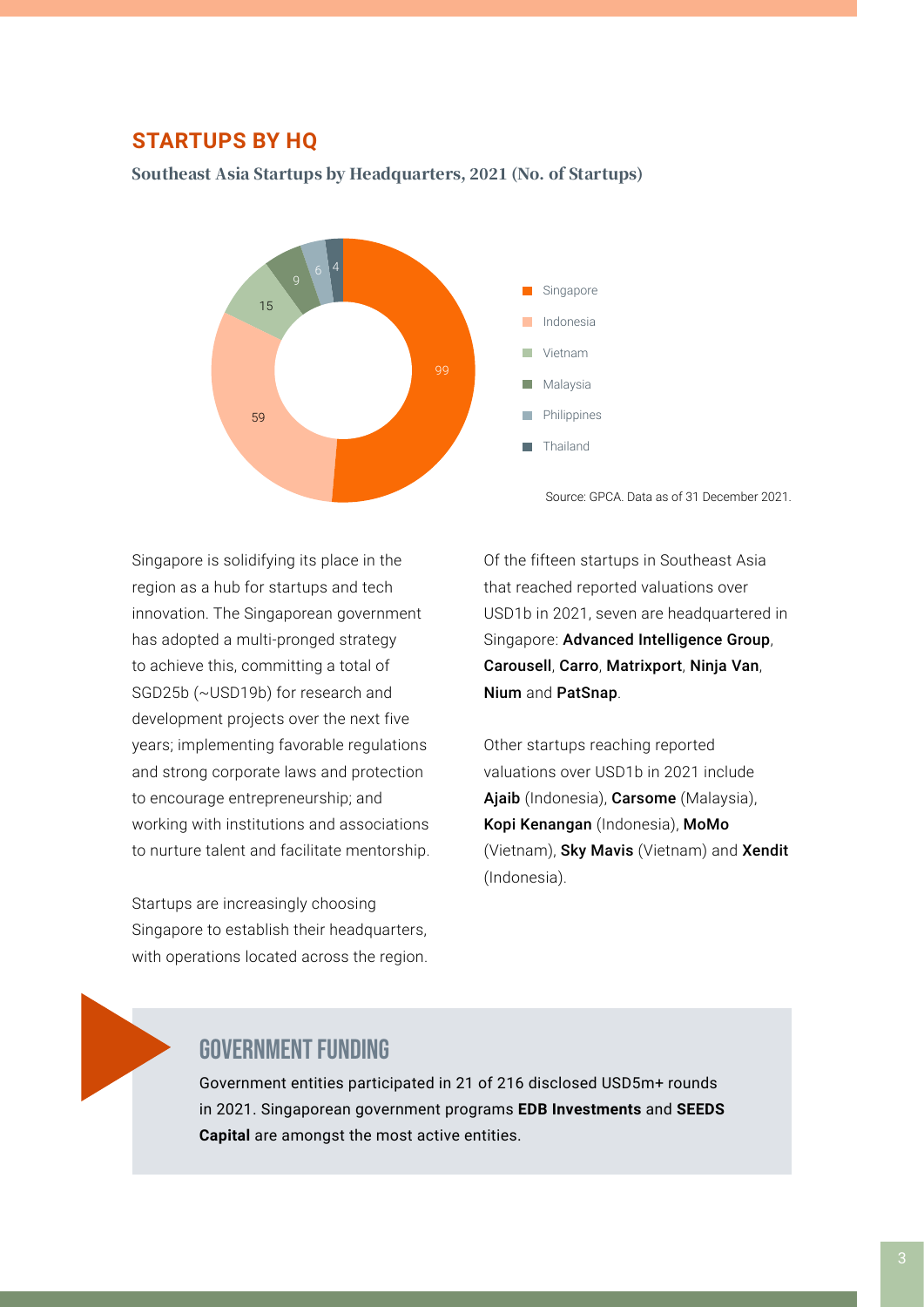# **CORPORATE VENTURE CAPITAL (CVC) IN FOCUS**

Corporate investors are key players in supporting the growth of Southeast Asian startups, participating in over half of all USD5m+ rounds in 2021 and actively investing across stages and geographies.

Most active corporates by deal count included MDI Ventures, Tencent Holdings, Saison Capital, Mandiri Capital and Telkomsel Mitra Inovasi.

#### Corporate Participation in Disclosed USD5m+ Rounds in Southeast Asia by Deal Stage, 2021



Note: Excludes venture debt investment.

Source: GPCA. Data as of 31 December 2021.

Corporate investment is also on the rise in Latin America, a market with comparable levels of venture activity in recent years. Corporates participated in 26% of all known USD1m+ rounds in a similar timeframe.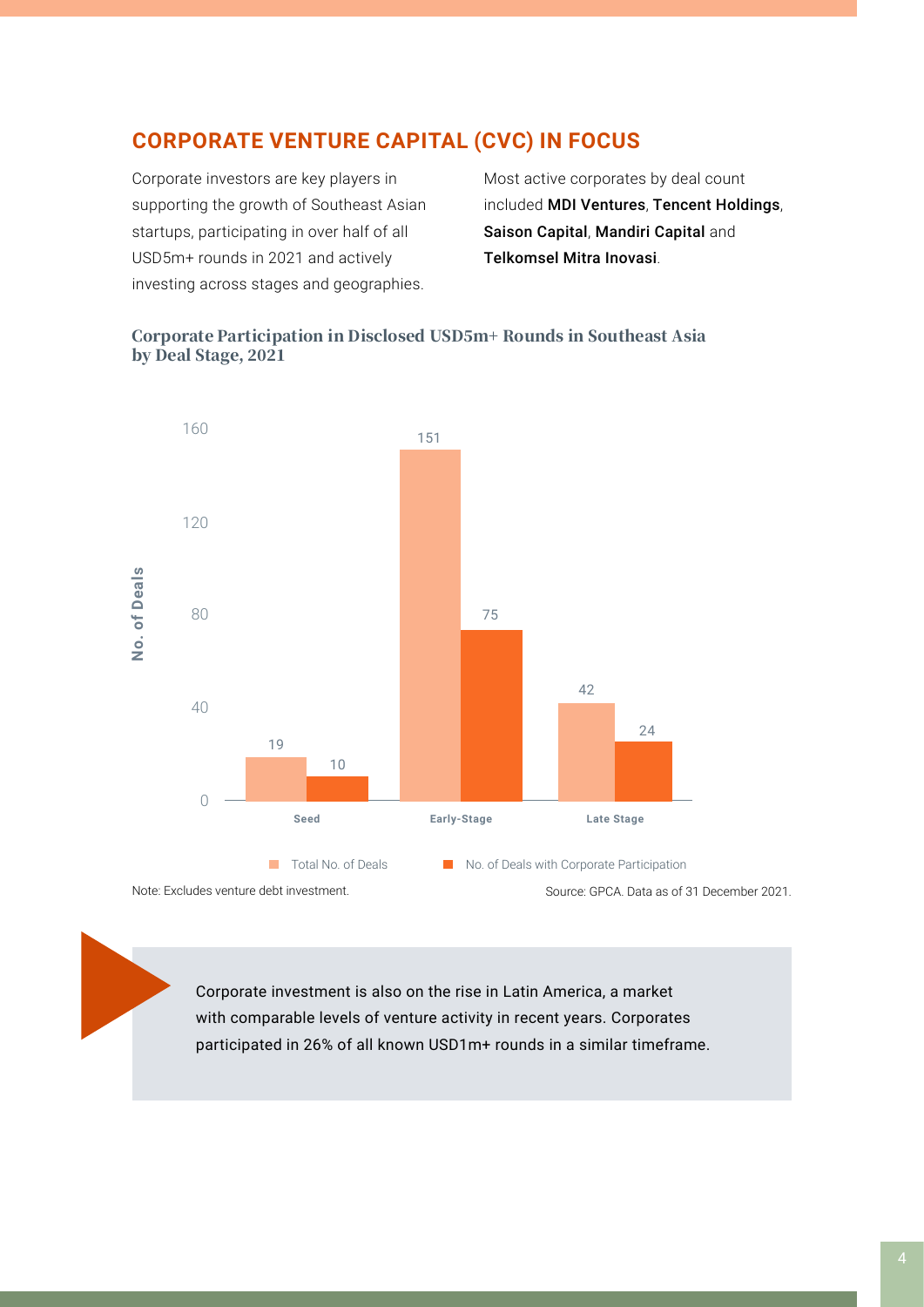# **WOMEN-LED STARTUPS**

This directory profiles 43 startups with women co-founders or CEOs. These startups collectively raised USD2.2b over 47 disclosed USD5m+ rounds in 2021. Women-led startups represented 22% of all startups that raised USD5m+ rounds in 2021 and the same proportion of capital

invested in these rounds. Women-led startups that raised USD50m+ rounds include AscendEX, Kumu, Pluang, Sociolla and Love, Bonito, and unicorns Advanced Intelligence Group, Ajaib, Kopi Kenangan, Matrixport, Patsnap and Xendit.





Of all women-led startups in Southeast Asian countries, women-led startups based in Singapore raised the most VC funding in 2021, with over USD1.1b invested across 19 disclosed USD5m+ rounds, including startups AAG Ventures, Engine Biosciences, Homage and ShopBack.

> 2.2B **Total capital raised**<br>(disclosed rounds of U by women-led startups in 2021 (disclosed rounds of USD5m+)

GPCA members can view a full list of women-led startups that raised USD5m+ in 2021 (with founder details) in our accompanying Data Pack.

**External DOWNLOAD EXCEL**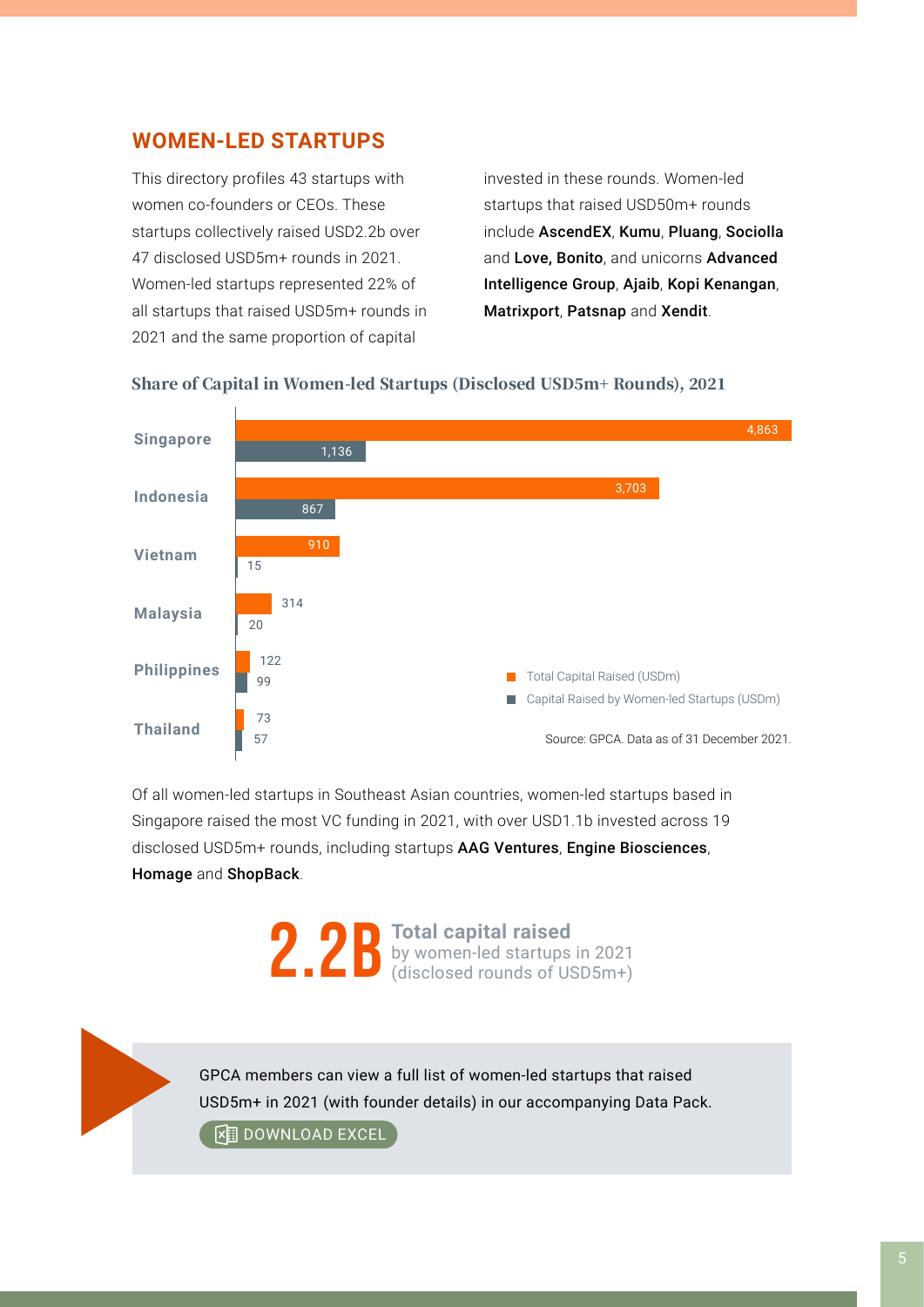

# **GPCA SOUTHEAST ASIA STARTUP DIRECTORY**

| Company                                                                            | HQ        | Sector(s)                                                                                                             | Disclosed Investors (2021)                                                                                                                                                                                                                                                                                     | Round(s)<br>Raised<br>(2021) | Disclosed<br>Investment<br>Quarter(s)<br>(2021) |
|------------------------------------------------------------------------------------|-----------|-----------------------------------------------------------------------------------------------------------------------|----------------------------------------------------------------------------------------------------------------------------------------------------------------------------------------------------------------------------------------------------------------------------------------------------------------|------------------------------|-------------------------------------------------|
| <b>AAG Ventures</b><br>(WOMEN)<br>LED                                              | Singapore | Blockchain;<br>Cryptocurrency;<br>Electronic<br>Games                                                                 | Everest Ventures Group, FOMOcraft<br>Ventures, GDP Venture, Glenblock Capital,<br>HashKey Capital, Kosmos Capital, Muse<br>Builder, Oyster Ventures, Portico Ventures,<br>Sanctor Capital, Shima Capital, Slayton<br>Capital, Synergis Capital, Tess Ventures,<br>Tribe Capital, ViaBTC Capital, YellowBlocks  | Seed                         | Q4                                              |
| <b>ADDX</b>                                                                        | Singapore | Blockchain;<br>Fintech                                                                                                | Development Bank of Japan, Hanwha<br>Asset Management, Heliconia Capital<br>Management, JIC Venture Growth<br>Investments, Juroku Bank, Mobile Internet<br>Capital, Singapore Exchange                                                                                                                         | Series A                     | Q1                                              |
| <b>Advanced</b><br>Intelligence<br><b>Group</b><br>(Advance.AI)<br>(VOMEN)<br>(LED | Singapore | AI and Machine<br>Learning;<br>Digital Security;<br>E-Commerce/<br>Marketplace;<br>Enterprise<br>Software;<br>Fintech | EDB Investments, Gaorong Capital, SoftBank<br>Group, The Northstar Group, Vision Plus<br>Capital, Warburg Pincus                                                                                                                                                                                               | Series D                     | Q3                                              |
| Adventus.io                                                                        | Singapore | Edtech                                                                                                                | Kin Group, NCN Investments, Our Innovation<br>Fund                                                                                                                                                                                                                                                             | Series A                     | Q <sub>2</sub>                                  |
| <b>Al Rudder</b>                                                                   | Singapore | AI and Machine<br>Learning;<br>Enterprise<br>Software                                                                 | Huashan Capital, IMO Ventures, Sequoia<br>Capital, Zhenfund                                                                                                                                                                                                                                                    | Series A                     | Q4                                              |
| Ajaib<br>WOMEN<br><b>LED</b>                                                       | Indonesia | Fintech                                                                                                               | Alpha JWC Ventures, DST Global, Horizons<br>Ventures, ICONIQ Capital, Insignia Ventures<br>Partners, IVP, Ribbit Capital, SoftBank<br>Ventures Asia, Bangkok Bank, David Velez,<br>SG Lee, Y Combinator                                                                                                        | Series A,<br>Series B        | Q1, Q4                                          |
| <b>ALAMI</b>                                                                       | Indonesia | Fintech                                                                                                               | AC Ventures, East Ventures, Golden Gate<br>Ventures, Quona Capital                                                                                                                                                                                                                                             | Early-Stage                  | Q3                                              |
| <b>Alethea Al</b>                                                                  | Singapore | AI and Machine<br>Learning;<br>Blockchain                                                                             | Alameda Research, Bitkraft Ventures,<br>Borderless Capital, Crypto.com Capital,<br>Dapper Labs, Defiance Capital, Galaxy<br>Interactive, Gemini Frontier Fund, HOF<br>Capital, IDEO CoLab Ventures, IOSG<br>Ventures, LD Capital, Mark Cuban,<br>Metapurse, Multicoin Capital, Sfermion,<br>White Star Capital | Early-Stage                  | Q <sub>3</sub>                                  |
| <b>Allozymes</b>                                                                   | Singapore | <b>Biotech</b>                                                                                                        | Entrepreneur First, SOSV, Temasek, TI<br>Platform Management                                                                                                                                                                                                                                                   | Seed                         | Q <sub>3</sub>                                  |
| Amartha                                                                            | Indonesia | Fintech                                                                                                               | Mandiri Capital, MDI Ventures, UOB Venture<br>Management, Women's World Banking                                                                                                                                                                                                                                | Late Stage                   | Q <sub>2</sub>                                  |
| <b>Appboxo</b>                                                                     | Singapore | Enterprise<br>Software                                                                                                | 500 Global, Antler, Gradient Ventures, RTP<br>Global                                                                                                                                                                                                                                                           | Early-Stage                  | Q4                                              |
|                                                                                    |           |                                                                                                                       |                                                                                                                                                                                                                                                                                                                |                              |                                                 |

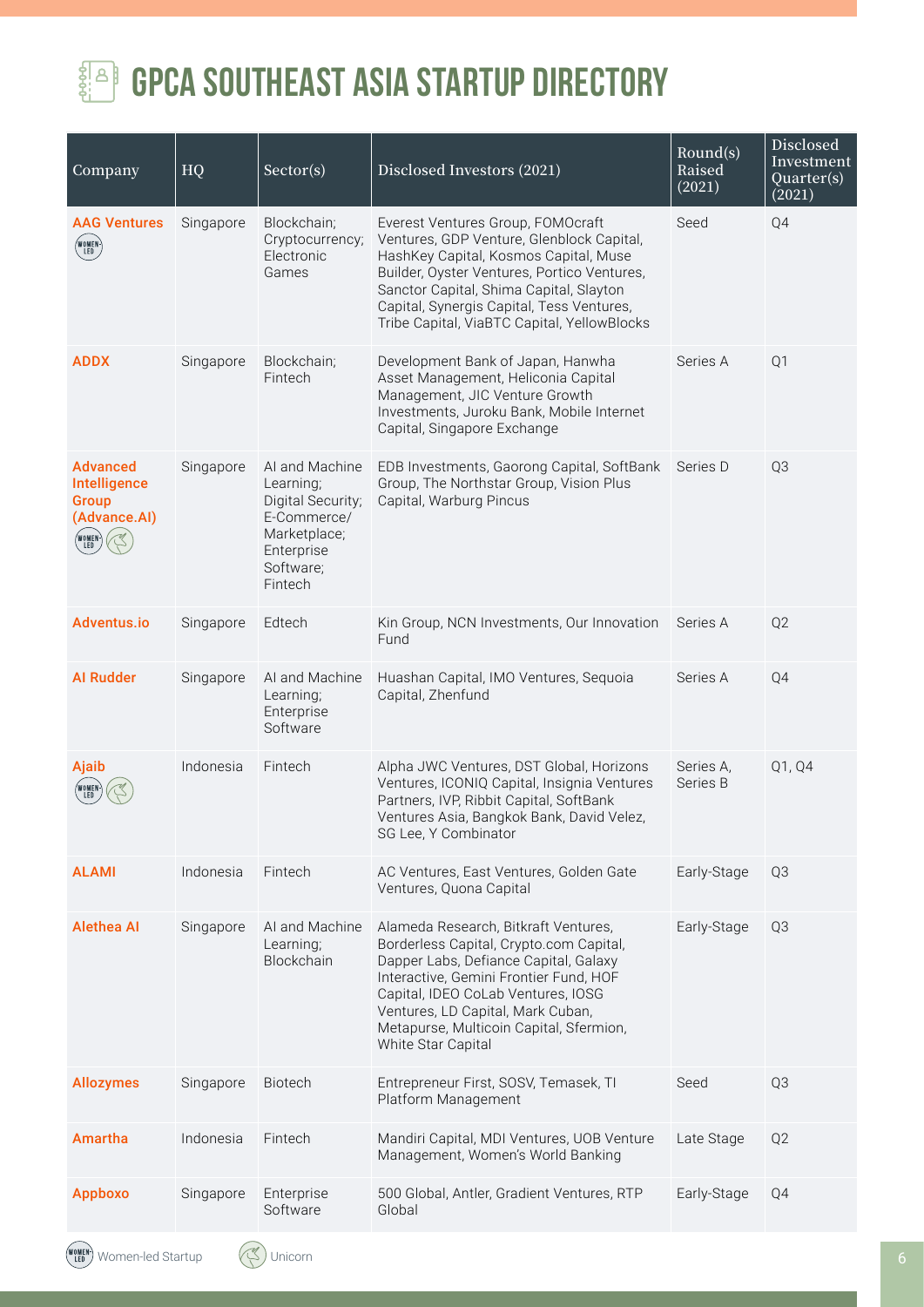| Company                              | HQ        | Sector(s)                                                            | Disclosed Investors (2021)                                                                                                                                                                        | Round(s)<br>Raised<br>(2021) | Disclosed<br>Investment<br>Quarter(s)<br>(2021) |
|--------------------------------------|-----------|----------------------------------------------------------------------|---------------------------------------------------------------------------------------------------------------------------------------------------------------------------------------------------|------------------------------|-------------------------------------------------|
| <b>Aruna</b><br>(WOMEN)<br>(LED      | Indonesia | Agtech;<br>E-Commerce/<br>Marketplace                                | AC Ventures, East Ventures, MDI Ventures,<br>Naspers, Susquehanna International Group,<br>Vertex Ventures                                                                                         | Series A                     | Q3                                              |
| <b>AscendEX</b><br>(WOMEN)<br>(LED   | Singapore | Blockchain;<br>Cryptocurrency;<br>Fintech                            | AcheronTrading, Alameda Research, Eterna<br>Capital, Hack VC, Jump Capital, Nothing<br>Research, Palm Drive Capital, Polychain<br>Capital, Uncorrelated Ventures                                  | Series B                     | Q4                                              |
| <b>Aspire</b>                        | Singapore | Enterprise<br>Software;<br>Fintech                                   | Fasanara Capital, AFG Partners, B Capital<br>Group, CE Innovation Capital, DST Global,<br>Hendra Kwik, Hummingbird Ventures,<br>MassMutual Ventures, Moses Lo, Picus<br>Capital, Taavet Hinrikus  | Venture<br>Debt, Series<br>B | Q3                                              |
| <b>Astro</b><br>(WOMEN)<br>( LED     | Indonesia | E-Commerce/<br>Marketplace;<br>Food/Grocery<br>Delivery              | AC Ventures, Accel Partners, Global<br>Founders Capital, Lightspeed Venture<br>Partners, Sequoia Capital                                                                                          | Series A                     | Q4                                              |
| <b>Atlan</b><br>(WOMEN)<br>( LED )   | Singapore | IT Services,<br>Cloud<br>Computing,<br>& Data<br>Management          | Bob Muglia, Insight Partners, Sequoia<br>Capital, WaterBridge Ventures                                                                                                                            | Series A                     | Q <sub>2</sub>                                  |
| <b>AUM</b><br><b>Biosciences</b>     | Singapore | Biotech                                                              | Everlife, SPRIM Ventures, Tikehau Capital                                                                                                                                                         | Series A                     | Q4                                              |
| <b>AwanTunai</b><br>(WOMEN-)<br>(LED | Indonesia | Fintech                                                              | Atlas Pacific Capital, BRI Ventures, Global<br>Brain, Insignia Ventures Partners, Accial<br>Capital, OCBC NISP Ventura                                                                            | Venture<br>Debt, Series<br>Α | Q3                                              |
| <b>Ayoconnect</b>                    | Indonesia | Fintech:<br>Payments                                                 | Mandiri Capital, Patamar Capital                                                                                                                                                                  | Early-Stage                  | Q3                                              |
| <b>Borneo</b>                        | Singapore | Digital Security;<br>Enterprise<br>Software                          | Lytical Ventures, Naspers, Vulcan Capital,<br>Wavemaker Partners                                                                                                                                  | Series A                     | Q3                                              |
| <b>Bot MD</b><br>(WOMEN-)<br>(LED    | Singapore | AI and Machine<br>Learning;<br>Enterprise<br>Software;<br>Healthtech | Monk's Hill Ventures, SeaX Ventures,<br>SGInnovate, XA Network                                                                                                                                    | Series A                     | Q1                                              |
| <b>Brankas</b>                       | Singapore | Enterprise<br>Software;<br>Fintech;<br>Payments                      | AFG Partners, Beenext, Insignia Ventures<br>Partners, Integra Partners, Visa                                                                                                                      | Series B                     | Q <sub>1</sub>                                  |
| <b>BukuKas</b>                       | Indonesia | Enterprise<br>Software;<br>Fintech                                   | Amrish Rau, Cambium Grove Capital,<br>Endeavor Catalyst, FounderBank Capital,<br>January Capital, Saison Capital, Sequoia<br>Capital, Alter Global, Gokul Rajaram,<br>Hedosophia, Taavet Hinrikus | Series A.<br>Series B        | Q1, Q2                                          |
| <b>BukuWarung</b>                    | Indonesia | Enterprise<br>Software;<br>Fintech                                   | AC Ventures, Goodwater Capital, Quona<br>Capital, Valar Ventures, Victor Jacobsson                                                                                                                | Series A                     | Q <sub>2</sub>                                  |

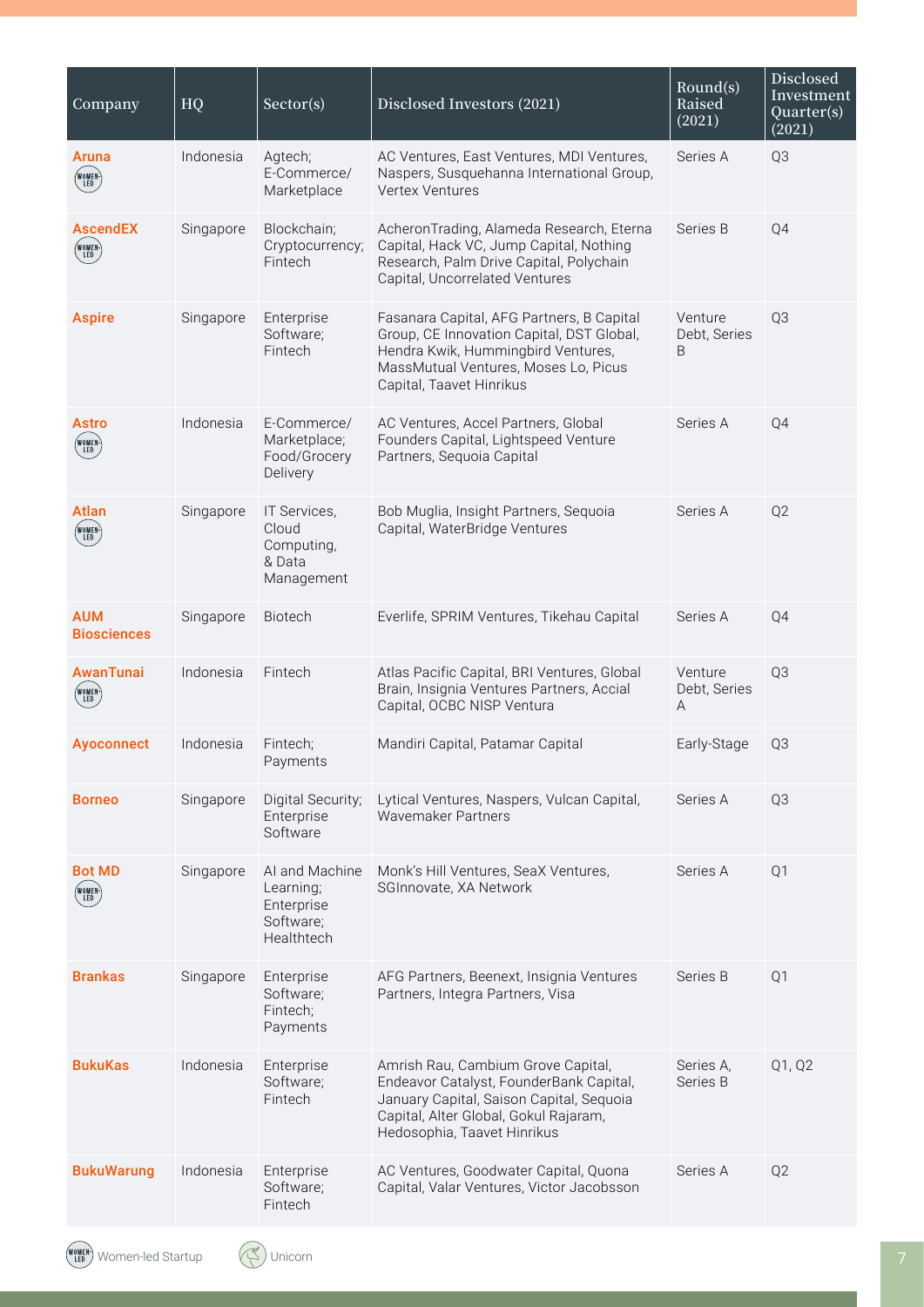| Company                                | HQ          | Sector(s)                                                    | Disclosed Investors (2021)                                                                                                                                                                           | Round(s)<br>Raised<br>(2021) | Disclosed<br>Investment<br>Quarter(s)<br>(2021) |
|----------------------------------------|-------------|--------------------------------------------------------------|------------------------------------------------------------------------------------------------------------------------------------------------------------------------------------------------------|------------------------------|-------------------------------------------------|
| <b>BuyMed</b>                          | Vietnam     | E-Commerce/<br>Marketplace;<br>Healthtech                    | B Capital Group, Cocoon Capital, Genesia<br>Ventures, Nextrans, Sequoia Capital,<br>SmileGate Investment                                                                                             | Series A                     | Q3                                              |
| <b>Cakap</b>                           | Indonesia   | Edtech                                                       | Heritas Capital, KB Investment, MDI Ventures                                                                                                                                                         | Series B                     | Q4                                              |
| <b>CapBay</b>                          | Malaysia    | Fintech                                                      | <b>KK Fund</b>                                                                                                                                                                                       | Series A                     | Q1                                              |
| <b>Cargene</b><br><b>Biopharma</b>     | Singapore   | Biotech                                                      | BioTrack Capital, Hyfinity Investments,<br>Legend Star                                                                                                                                               | Seed                         | Q4                                              |
| <b>Carousell</b>                       | Singapore   | E-Commerce/<br>Marketplace                                   | <b>STIC Investments</b>                                                                                                                                                                              | Late Stage                   | Q3                                              |
| Carro                                  | Singapore   | E-Commerce/<br>Marketplace                                   | B Capital Group, East Ventures, Insignia<br>Ventures Partners, MS&AD Ventures,<br>SoftBank Group, SoftBank Ventures Asia                                                                             | Series C                     | Q <sub>2</sub>                                  |
| <b>Carsome</b>                         | Malaysia    | E-Commerce/<br>Marketplace                                   | 500 Global, Asia Partners, Catcha Group<br>Ventures, Daiwa PI Partners, Emissary<br>Capital, Gobi Partners, MediaTek Ventures,<br>MUFG Innovation Partners, Ondine Capital,<br>Penjana Nasional Fund | Late Stage                   | Q3                                              |
| <b>Cerecin</b>                         | Singapore   | Biotech                                                      | Arche Investment, Hana Financial<br>Investment, IBK Capital, KB Financial Group,<br>KT Investment, Medici Investment, Partners<br>Investment, Shinhan Investment, SK Group                           | Series A                     | Q4                                              |
| <b>Chope</b>                           | Singapore   | Enterprise<br>Software                                       | Singha Ventures, Square Peg Capital                                                                                                                                                                  | Series E                     | Q1                                              |
| <b>Cialfo</b>                          | Singapore   | Edtech                                                       | Alto Partners, Brisk Ventures, DLF<br>Venture, January Capital, Patrick Walujo,<br>Susquehanna International Group, Vulcan<br>Capital                                                                | Series A                     | Q1                                              |
| <b>CloudEats</b><br>(WOMEN)<br>( LED ) | Philippines | Food/Grocery<br>Delivery,<br>Restaurants &<br>Cloud Kitchens | BAce Capital, Core Capital, GMA Network,<br>Gobi Partners, Vulpes Investment<br>Management                                                                                                           | Series A                     | Q4                                              |
| <b>CoLearn</b>                         | Indonesia   | Edtech                                                       | Falcon Edge Capital, GSV Ventures, Leo<br>Capital, Sequoia Capital, TNB Aura, AC<br>Ventures                                                                                                         | Early-Stage,<br>Series A     | Q4                                              |
| <b>CROWDE</b>                          | Indonesia   | Agtech; Fintech                                              | Gunung Sewu Group, Mandiri Capital, Monk's<br><b>Hill Ventures</b>                                                                                                                                   | Series B                     | Q4                                              |
| <b>Dagangan</b>                        | Indonesia   | E-Commerce/<br>Marketplace;<br>Food/Grocery<br>Delivery      | K3 Venture Partners, MMS Group, Monk's<br>Hill Ventures, Plug and Play Ventures, Spiral<br>Ventures                                                                                                  | Series A                     | Q3                                              |
| <b>Dekoruma</b>                        | Indonesia   | E-Commerce/<br>Marketplace                                   | Foundamental, KTB Investment & Securities,<br>Nexter Ventures, OCBC NISP Ventura                                                                                                                     | Series C                     | Q3                                              |
| <b>Desty</b>                           | Indonesia   | E-Commerce/<br>Marketplace                                   | East Ventures, Fosun RZ Capital, January<br>Capital, Jungle Ventures                                                                                                                                 | Early-Stage                  | Q4                                              |

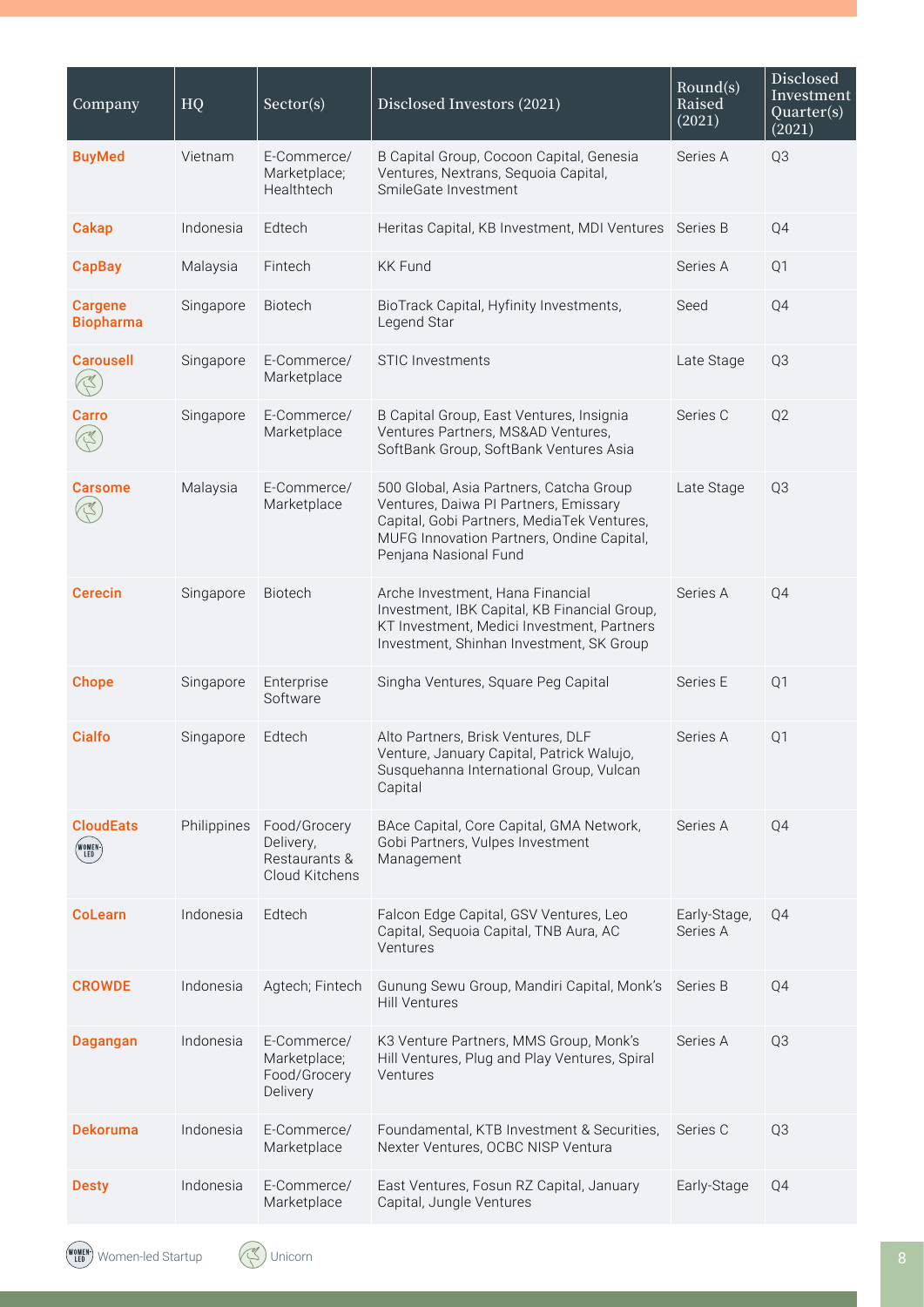| Company                                                 | HQ          | Sector(s)                                                           | Disclosed Investors (2021)                                                                                                                                                             | Round(s)<br>Raised<br>(2021) | <b>Disclosed</b><br>Investment<br>$\overline{Quarter(s)}$<br>(2021) |
|---------------------------------------------------------|-------------|---------------------------------------------------------------------|----------------------------------------------------------------------------------------------------------------------------------------------------------------------------------------|------------------------------|---------------------------------------------------------------------|
| ditledgers                                              | Singapore   | Blockchain;<br>Enterprise<br>Software                               | Regis & Savoy Capital, Vittal Investments,<br>Walden International                                                                                                                     | Series A                     | Q1                                                                  |
| <b>Doctor</b><br><b>Anywhere</b>                        | Singapore   | Healthtech                                                          | Asia Partners, EDB Investments, IHH<br>Healthcare, Kamet Capital, Novo Holdings,<br>OSK Ventures International, Pavilion Capital,<br>Square Peg Capital                                | Series C                     | Q3                                                                  |
| <b>Easybook</b>                                         | Singapore   | Traveltech                                                          | <b>Emissary Capital</b>                                                                                                                                                                | Series C                     | Q3                                                                  |
| Edamama<br>(WOMEN)<br>LED                               | Philippines | E-Commerce/<br>Marketplace                                          | Foxmont Capital Partners, Gentree Fund,<br>Kickstart Ventures, Robinson Retail Holdings                                                                                                | Early-Stage                  | Q3                                                                  |
| <b>Eden Farm</b>                                        | Indonesia   | Agtech;<br>E-Commerce/<br>Marketplace                               | AC Ventures, AppWorks Ventures, Corin<br>Capital, Global Founders Capital, Investible,<br>OCBC NISP Ventura, Trihill Capital                                                           | Series A                     | Q4                                                                  |
| <b>ELSA</b><br>(WOMEN <sup>)</sup><br>LED               | Vietnam     | AI and Machine<br>Learning;<br>Edtech                               | Endeavor Catalyst, Globant, Gradient<br>Ventures, Monk's Hill Ventures, SOSV,<br>Susquehanna International Group, Vietnam<br>Investments Group                                         | Series B                     | Q1                                                                  |
| <b>Endowus</b>                                          | Singapore   | Fintech                                                             | EDB Investments, K3 Venture Partners,<br>Lightspeed Venture Partners, Naspers,<br>Singtel Innov8, UBS Global Asset<br>Management, Z Venture Capital, Samsung<br>Venture Investments    | Early-Stage,<br>Series A     | Q3, Q4                                                              |
| <b>Engine</b><br><b>Biosciences</b><br>(WOMEN)<br>(LED) | Singapore   | Biotech                                                             | 6 Dimensions Capital, Baidu Ventures,<br>Danhua Capital, EDB Investments, Goodman<br>Capital, Nest.Bio, Polaris Partners, Vectr<br>Ventures, WI Harper Group, WuXi AppTec              | Series A                     | Q <sub>2</sub>                                                      |
| Enjin                                                   | Singapore   | Blockchain                                                          | Arrington XRP Capital, Blockchain Ventures,<br>BlockTower Capital, Crypto.com Capital,<br>Digital Finance Group, Fenbushi Capital,<br>Hashed, HashKey Capital, Hypersphere<br>Ventures | Early-Stage                  | Q <sub>1</sub>                                                      |
| <b>ErudiFi</b><br>(WOMEN)<br>(LED)                      | Indonesia   | Fintech                                                             | Monk's Hill Ventures, Qualgro                                                                                                                                                          | Series A                     | Q <sub>1</sub>                                                      |
| <b>ESB</b>                                              | Indonesia   | Enterprise<br>Resource<br>Planning (ERP);<br>Enterprise<br>Software | AC Ventures, Alpha JWC Ventures, Beenext,<br>Skystar Capital, Vulcan Capital                                                                                                           | Early-Stage                  | Q4                                                                  |
| <b>Evermos</b>                                          | Indonesia   | E-Commerce/<br>Marketplace                                          | Future Shape, International Finance<br>Corporation, Jungle Ventures, MDI Ventures,<br>Shunwei Capital Partners, Telkomsel Mitra<br>Inovasi, UOB Venture Management                     | Series B                     | Q <sub>3</sub>                                                      |
| <b>Flash Coffee</b>                                     | Singapore   | Food/Grocery<br>Delivery,<br>Restaurants &<br>Cloud Kitchens        | Conny & Co., Delivery Hero, Global Founders<br>Capital, White Star Capital                                                                                                             | Series A                     | Q <sub>2</sub>                                                      |

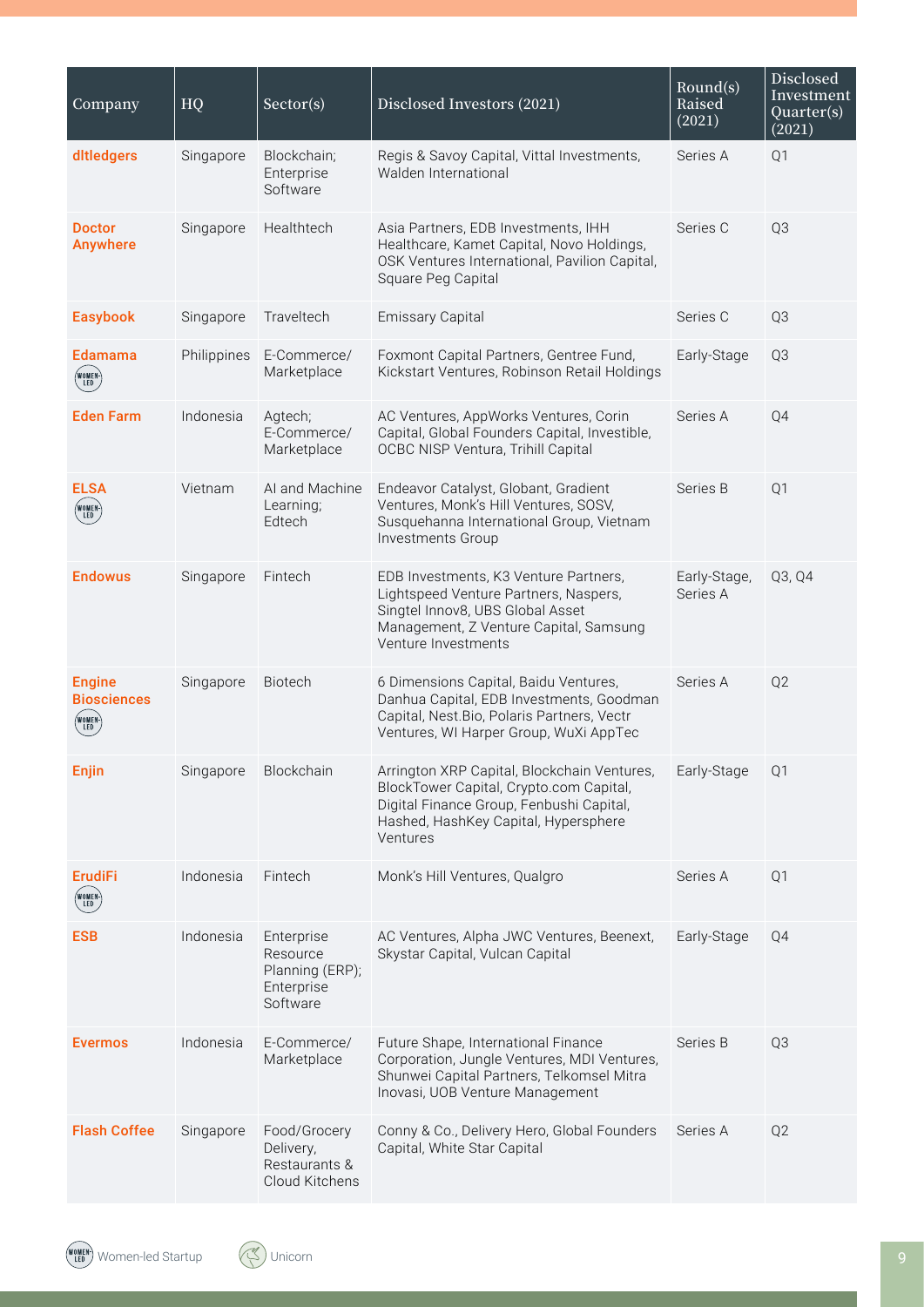| Company                                     | HQ        | Sector(s)                                                                                          | Disclosed Investors (2021)                                                                                                                                                                                                   | Round(s)<br>Raised<br>(2021) | Disclosed<br>Investment<br>Quarter(s)<br>(2021) |
|---------------------------------------------|-----------|----------------------------------------------------------------------------------------------------|------------------------------------------------------------------------------------------------------------------------------------------------------------------------------------------------------------------------------|------------------------------|-------------------------------------------------|
| <b>Flip</b>                                 | Indonesia | Fintech;<br>Payments                                                                               | Insight Partners, Insignia Ventures Partners,<br>Sequoia Capital                                                                                                                                                             | Series B                     | Q4                                              |
| <b>Food Market</b><br>Hub<br>(WOMEN)<br>LED | Malaysia  | E-Commerce/<br>Marketplace;<br>Enterprise<br>Resource<br>Planning (ERP);<br>Enterprise<br>Software | 500 Global, AC Ventures, Capital Code, East<br>Ventures, Go-Ventures, Penjana Nasional<br>Fund, Susquehanna International Group,<br><b>Velocity Ventures</b>                                                                 | Series A                     | Q4                                              |
| <b>Fuse</b>                                 | Indonesia | E-Commerce/<br>Marketplace;<br>Fintech                                                             | Blue Pool Capital, CE Innovation Capital, East Series B<br>Ventures, Emtek Group, eWTP Ecosystem<br>Fund Management, GGV Capital, Golden<br>Gate Ventures, Heyokha Brothers, Saratoga<br>Capital, Sinar Mas Digital Ventures |                              | Q3, Q4                                          |
| <b>GajiGesa</b><br>(WOMEN)<br>LED           | Indonesia | Fintech                                                                                            | Bunda Group, Defy Partners, January Capital,<br>MassMutual Ventures, Next Billion Ventures,<br>Oliver Jung, Patrick Walujo, Plug and Play<br>Ventures, Quest Ventures, Smile Group,<br>Wagestream                            | Early-Stage                  | Q4                                              |
| <b>Geniebook</b><br>(WOMEN)<br>(LED         | Singapore | Edtech                                                                                             | Alvin Tse, East Ventures, Gaurav Munjal,<br>Kunal Bahl, Lightspeed Venture Partners,<br>Rohit Bansal, Roman Saini                                                                                                            | Series A                     | Q4                                              |
| <b>GIZTIX</b>                               | Thailand  | Enterprise<br>Software;<br>Logistics                                                               | AddVentures, Bualuang Ventures, CAC<br>Capital, KK Fund, WHA Group                                                                                                                                                           | Series B                     | Q4                                              |
| Glife                                       | Singapore | Agtech;<br>E-Commerce/<br>Marketplace                                                              | Heliconia Capital Management, KB<br>Investment, RHL Ventures                                                                                                                                                                 | Series A                     | Q4                                              |
| <b>Glints</b>                               | Singapore | <b>HRtech</b>                                                                                      | Binny Bansal, Fresco Capital, Mindworks<br>Ventures, Monk's Hill Ventures, PERSOL<br>Holdings, Wavemaker Partners                                                                                                            | Series C                     | Q <sub>2</sub>                                  |
| GoTo                                        | Indonesia | E-Commerce/<br>Marketplace;<br>Food/Grocery<br>Delivery;<br>Logistics;<br>Mobility;<br>Payments    | Abu Dhabi Investment Authority, Avanda<br>Investment Management, Fidelity<br>International, Google, Permodalan Nasional,<br>Primavera Capital Group, Seatown Holdings,<br>Temasek, Tencent Holdings, Ward Ferry              | Late Stage                   | Q4                                              |
| <b>Gotrade</b>                              | Singapore | Fintech                                                                                            | Amand Ventures, Brama One Ventures, Kevin Seed<br>Aluwi, LocalGlobe, Picus Capital, Prasetia<br>Dwidharma, Raptor Group, Social Leverage, Y<br>Combinator                                                                    |                              | Q <sub>2</sub>                                  |
| <b>Grab Financial</b><br><b>Group</b>       | Singapore | Fintech                                                                                            | Arbor Ventures, Flourish Ventures, GGV<br>Capital, Hanwha Asset Management, K3<br>Venture Partners                                                                                                                           | Late Stage                   | Q <sub>1</sub>                                  |
| <b>Growthwell</b><br><b>Group</b>           | Singapore | Climate/<br>Environment;<br>Foodtech                                                               | Creadev, DSG Consumer Partners, Iris<br>Capital Partners, Temasek                                                                                                                                                            | Series A                     | Q3                                              |

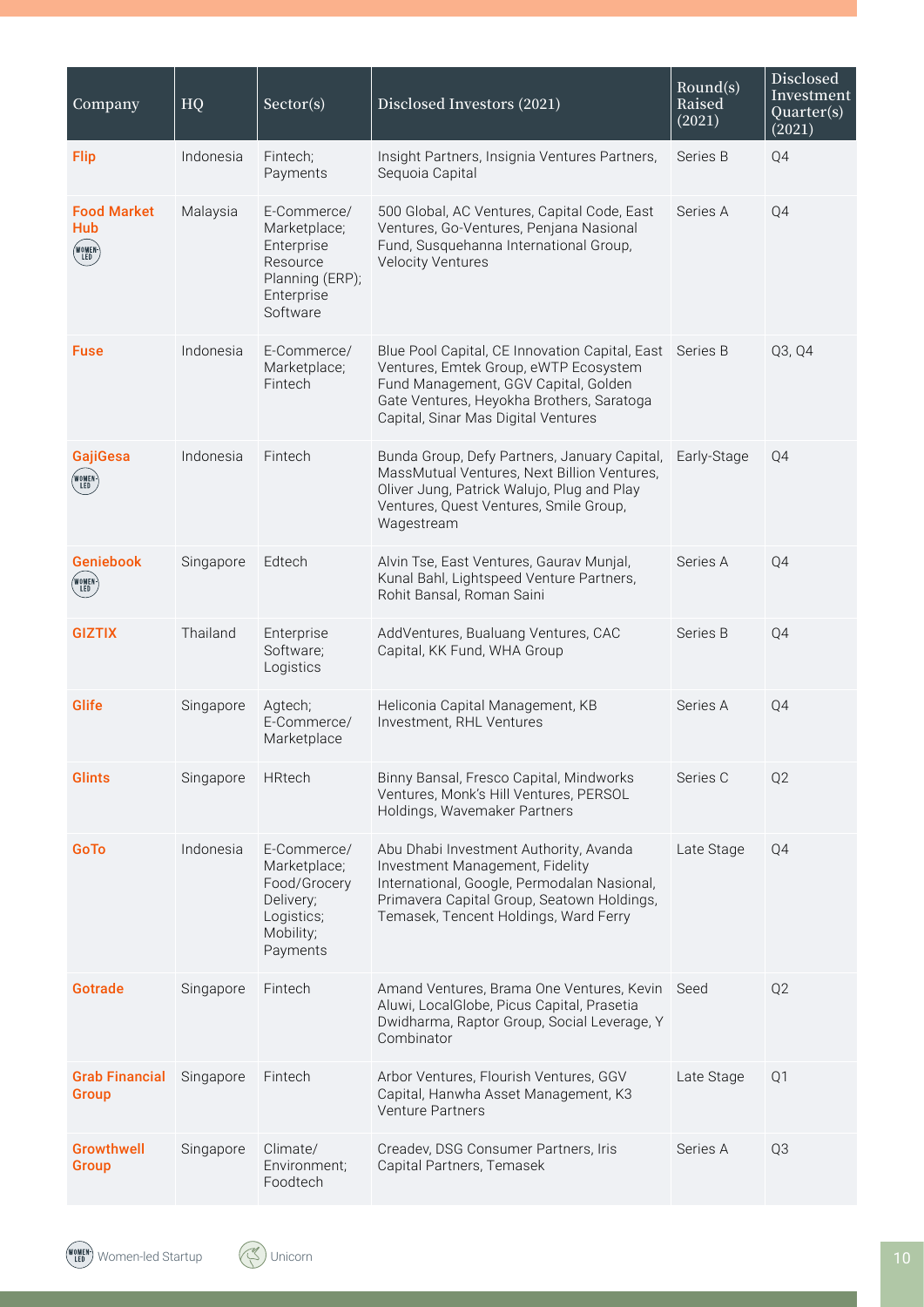| Company                          | HQ        | Sector(s)                                                    | Disclosed Investors (2021)                                                                                                                                                                                                                                                                                                       | Round(s)<br>Raised<br>(2021) | <b>Disclosed</b><br>Investment<br>Quarter(s)<br>(2021) |
|----------------------------------|-----------|--------------------------------------------------------------|----------------------------------------------------------------------------------------------------------------------------------------------------------------------------------------------------------------------------------------------------------------------------------------------------------------------------------|------------------------------|--------------------------------------------------------|
| GudangAda                        | Indonesia | E-Commerce/<br>Marketplace                                   | Alpha JWC Ventures, Asia Partners, Falcon<br>Edge Capital, Sequoia Capital, Wavemaker<br>Partners                                                                                                                                                                                                                                | Series B                     | Q3                                                     |
| Guildfi                          | Thailand  | Blockchain;<br>Cryptocurrency;<br>Electronic<br>Games        | Alameda Research, Animoca Brands, Coin98<br>Ventures, Coinbase Ventures, Dapper Labs,<br>Defiance Capital, Hashed, Pantera Capital,<br>Play Ventures, SkyVision Capital                                                                                                                                                          | Seed                         | Q4                                                     |
| <b>H3 Dynamics</b>               | Singapore | Climate/<br>Environment                                      | ACA Group, Ascent Hydrogen Fund, Ateq<br>Corp, Audacy Ventures, EDB Investments,<br>GCM Grosvenor Private Markets, SPARX<br>Group                                                                                                                                                                                                | Series B                     | Q4                                                     |
| <b>HaloDoc</b>                   | Indonesia | Healthtech                                                   | Acrew Capital, Allianz X, Astra International,<br>Bangkok Bank, BliBli, Novo Holdings,<br>Openspace Ventures, Singtel Innov8,<br>Telkomsel Mitra Inovasi, Temasek, UOB<br>Venture Management                                                                                                                                     | Series C                     | Q <sub>2</sub>                                         |
| <b>Hangry</b>                    | Indonesia | Food/Grocery<br>Delivery,<br>Restaurants &<br>Cloud Kitchens | Alpha JWC Ventures, Atlas Pacific Capital,<br>Heyokha Brothers, SALT Ventures                                                                                                                                                                                                                                                    | Series A                     | Q <sub>2</sub>                                         |
| <b>HappyFresh</b>                | Indonesia | E-Commerce/<br>Marketplace;<br>Food/Grocery<br>Delivery      | Gafina, LB Investment, Mirae Asset Global<br>Investments, Naver, STIC Investments, Z<br>Venture Capital                                                                                                                                                                                                                          | Series D                     | Q3                                                     |
| <b>Hepmil Group</b>              | Singapore | Media/Games/<br>Entertainment                                | Bent Pixels, Pavilion Capital, Quest Ventures                                                                                                                                                                                                                                                                                    | Series A                     | Q4                                                     |
| <b>Hmlet</b>                     | Singapore | Proptech                                                     | Burda Principal Investments, Sequoia Capital                                                                                                                                                                                                                                                                                     | Early-Stage                  | Q <sub>2</sub>                                         |
| Homage<br>(WOMEN)<br>\ LED       | Singapore | Healthtech                                                   | Alternate Ventures, DG Daiwa Ventures, East<br>Ventures, HealthXCapital, Jungle Ventures,<br>Sagana Capital, Sheares Healthcare Group,<br><b>Trihill Capital</b>                                                                                                                                                                 | Series C                     | Q3                                                     |
| <b>Homebase</b>                  | Vietnam   | Fintech;<br>Proptech                                         | Ace & Company, Darius Cheung, Emles<br>Venture Partners, Foundamental, Goodwater<br>Capital, Michael Seibel, Partech Partners,<br>VinaCapital, Y Combinator                                                                                                                                                                      | Early-Stage                  | Q4                                                     |
| <b>Honest Bank</b>               | Singapore | Fintech                                                      | Digital Horizon, Insignia Ventures Partners,<br>XYZ Venture Capital                                                                                                                                                                                                                                                              | Series A                     | Q3                                                     |
| <b>Hubble</b>                    | Singapore | Enterprise<br>Software                                       | Tin Men Capital                                                                                                                                                                                                                                                                                                                  | Series B                     | Q3                                                     |
| Hummingbird<br><b>Bioscience</b> | Singapore | <b>Biotech</b>                                               | Affinity Asset Advisors, Ally Bridge Group,<br>Altrium Capital Management, Amgen<br>Ventures, Droia Ventures, EDB Investments,<br>Frazier Healthcare Partners, Heritas<br>Capital, Mirae Asset Venture Investment,<br>Morningside Ventures, Novo Holdings,<br>Octagon Capital, Polaris Partners, Pureos<br>Bioventures, SK Group | Series C                     | Q <sub>2</sub>                                         |

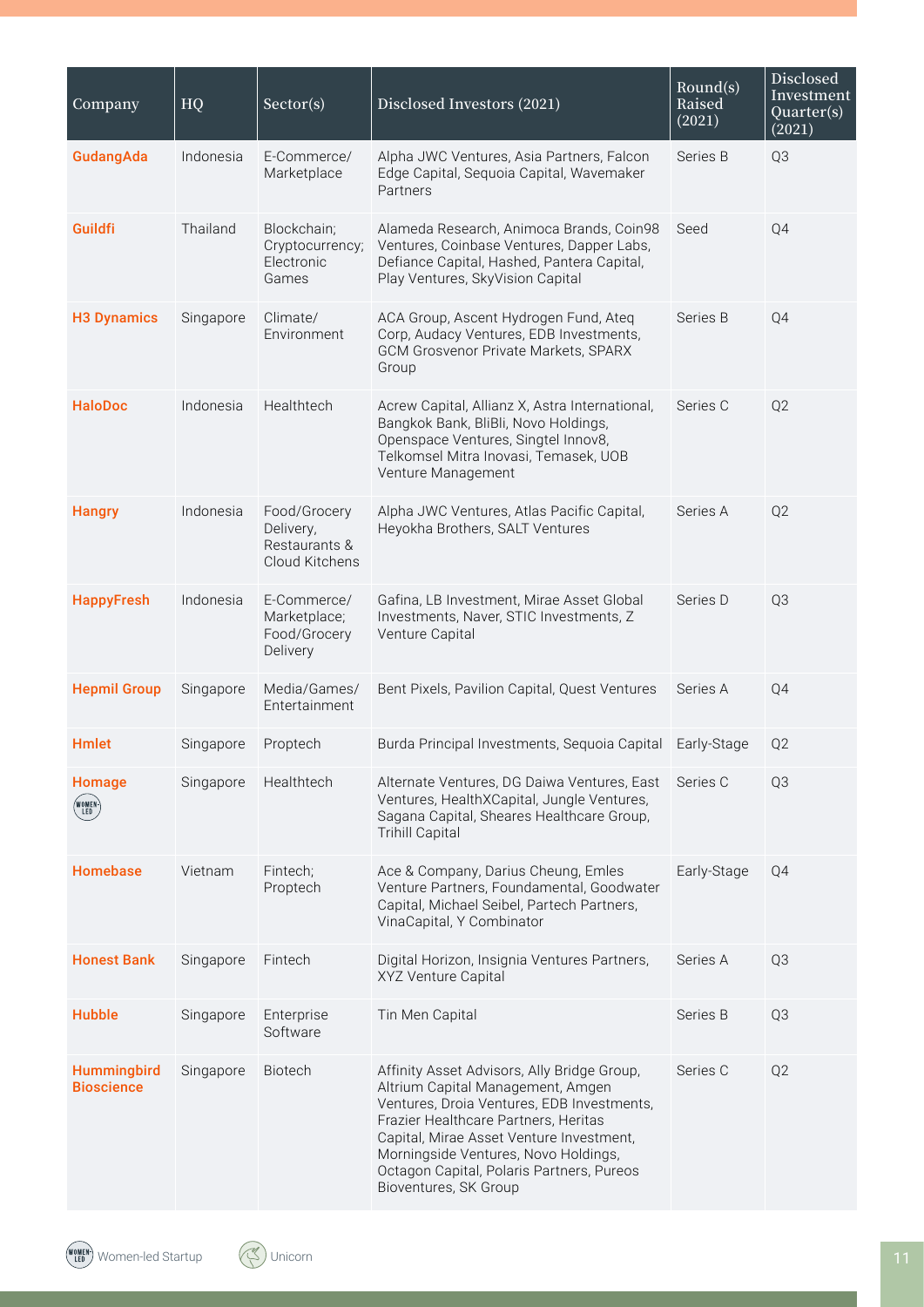| Company                                                                              | HQ          | Sector(s)                                                          | Disclosed Investors (2021)                                                                                                                                                                    | Round(s)<br>Raised<br>(2021) | Disclosed<br>Investment<br>Quarter(s)<br>(2021) |
|--------------------------------------------------------------------------------------|-------------|--------------------------------------------------------------------|-----------------------------------------------------------------------------------------------------------------------------------------------------------------------------------------------|------------------------------|-------------------------------------------------|
| <b>Hypefast</b>                                                                      | Indonesia   | E-Commerce/<br>Marketplace                                         | Amand Ventures, Arkblu Capital, Jungle<br>Ventures, Monk's Hill Ventures, STRIVE                                                                                                              | Series A                     | Q4                                              |
| <b>Immunefi</b>                                                                      | Singapore   | Blockchain;<br><b>Digital Security</b>                             | Bitscale, Blueprint Forest, BR Capital, Electric<br>Capital, Framework Ventures, IDEO CoLab<br>Ventures, North Island Ventures, P2P Capital,<br>The Lao, Third Prime                          | Seed                         | Q4                                              |
| <b>ImmunoScape</b><br>$\begin{pmatrix} \texttt{WOMEN} \\ \texttt{LED} \end{pmatrix}$ | Singapore   | Biotech                                                            | Anzu Partners, EDB Investments, UTEC                                                                                                                                                          | Early-Stage                  | Q2                                              |
| <b>Intrepid Group</b><br><b>SEA</b>                                                  | Singapore   | E-Commerce/<br>Marketplace;<br>Enterprise<br>Software              | Mirabaud Asset Management, Thakral<br>Corporation, Vulpes Investment Management                                                                                                               | Series B                     | Q <sub>2</sub>                                  |
| <b>iSeller</b>                                                                       | Indonesia   | E-Commerce/<br>Marketplace;<br>Enterprise<br>Software;<br>Payments | AppWorks Ventures, Indogen Capital, Mandiri Early-Stage<br>Capital, Openspace Ventures                                                                                                        |                              | Q3                                              |
| <b>iStore iSend</b>                                                                  | Malaysia    | Logistics                                                          | EasyParcel, Gobi Partners                                                                                                                                                                     | Early-Stage                  | Q <sub>1</sub>                                  |
| Jenfi                                                                                | Singapore   | Fintech                                                            | 8VC, Golden Equator Capital, ICU Ventures,<br>Korea Investment Partners, Monk's Hill<br>Ventures, Taurus Ventures                                                                             | Series A                     | Q3                                              |
| <b>Katalon</b>                                                                       | Vietnam     | Enterprise<br>Software                                             | Elephant                                                                                                                                                                                      | Series A                     | Q <sub>2</sub>                                  |
| <b>Kilo</b>                                                                          | Vietnam     | E-Commerce/<br>Marketplace                                         | Altos Ventures, Ascend Vietnam Ventures,<br>Decisive Capital Management, Goodwater<br>Capital, January Capital, Ratio Ventures                                                                | Early-Stage                  | Q4                                              |
| <b>KiotViet</b>                                                                      | Vietnam     | Enterprise<br>Software;<br>Fintech                                 | Jungle Ventures, KASIKORN Vision, KKR                                                                                                                                                         | Series A                     | Q3                                              |
| <b>KitaBeli</b><br>(WOMEN)<br>(LED                                                   | Indonesia   | E-Commerce/<br>Marketplace;<br>Social<br>Networking                | AC Ventures, East Ventures, Go-Ventures                                                                                                                                                       | Series A                     | Q1                                              |
| Kopi<br>Kenangan<br>WOMEN                                                            | Indonesia   | Food/Grocery<br>Delivery,<br>Restaurants &<br>Cloud Kitchens       | B Capital Group, Falcon Edge Capital,<br>Horizons Ventures, Kunlun Capital, Tybourne<br>Capital Management                                                                                    | Series C                     | Q4                                              |
| <b>Krystal</b>                                                                       | Singapore   | Blockchain;<br>Cryptocurrency;<br>Fintech                          | ArkStream Capital, Arrington XRP Capital,<br>BlockTower Capital, Crypto.com Capital,<br>Hashed, Hyperchain Capital, LD Capital,<br>Signum Capital                                             | Seed                         | Q <sub>3</sub>                                  |
| <b>Kumu</b><br>WOMEN <sup>.</sup>                                                    | Philippines | Social<br>Networking                                               | Core Capital, Endeavor Catalyst, Foxmont<br>Capital Partners, General Atlantic, Gentree<br>Fund, Gobi Partners, Kickstart Ventures,<br>Openspace Ventures, Susquehanna<br>International Group | Series C                     | Q4                                              |

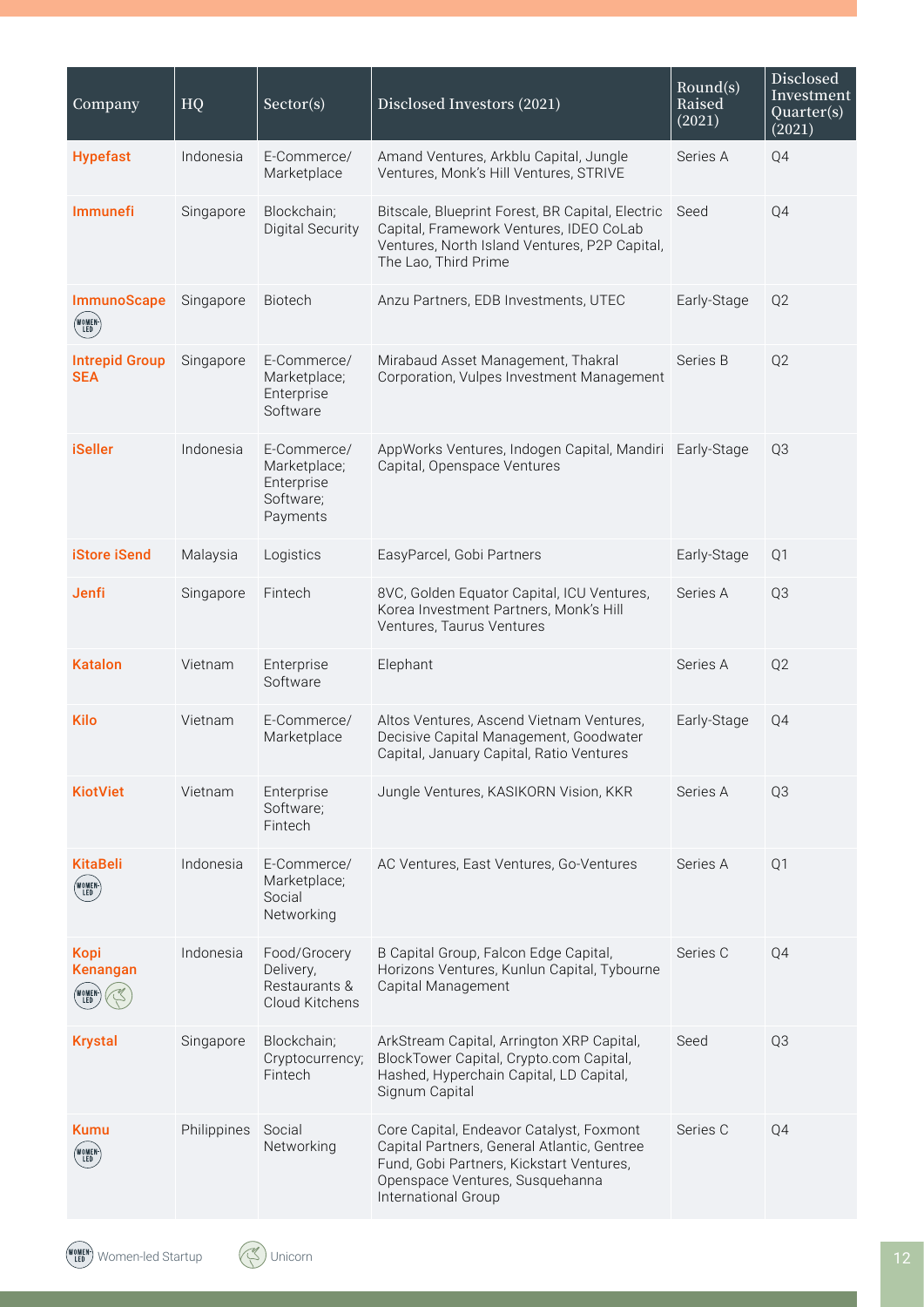| Company                                         | HQ          | Sector(s)                                                            | Disclosed Investors (2021)                                                                                                                                                                                                                                                                     | Round(s)<br>Raised<br>(2021) | Disclosed<br>Investment<br>Quarter(s)<br>(2021) |
|-------------------------------------------------|-------------|----------------------------------------------------------------------|------------------------------------------------------------------------------------------------------------------------------------------------------------------------------------------------------------------------------------------------------------------------------------------------|------------------------------|-------------------------------------------------|
| Lemonilo<br>(WOMEN)<br>(LED                     | Indonesia   | E-Commerce/<br>Marketplace                                           | Sequoia Capital, Sofina                                                                                                                                                                                                                                                                        | Series B,<br>Series C        | Q2, Q4                                          |
| <b>Lifepal</b>                                  | Indonesia   | E-Commerce/<br>Marketplace;<br>Fintech                               | ATM Capital, Cathay Capital Private Equity,<br>Hustle Fund, Insignia Ventures Partners,<br>PruVen Capital                                                                                                                                                                                      | Series A                     | Q3                                              |
| <b>LingoAce</b>                                 | Singapore   | Edtech                                                               | Owl Ventures, Tiger Global Management                                                                                                                                                                                                                                                          | Series B.<br>Series C        | Q2, Q4                                          |
| Loship                                          | Vietnam     | E-Commerce/<br>Marketplace;<br>Food/Grocery<br>Delivery;<br>Mobility | BAce Capital, MetaPlanet Holdings, Prism<br>Ventures, SQ Capital Group, Sun Hung Kai &<br>Co, Wealth Well                                                                                                                                                                                      | Late Stage                   | Q3                                              |
| <b>LottieFiles</b>                              | Malaysia    | Enterprise<br>Software                                               | 500 Global, Adobe, M12 Ventures                                                                                                                                                                                                                                                                | Series A                     | Q1                                              |
| Love, Bonito<br>(WOMEN-)<br>(LED                | Singapore   | E-Commerce/<br>Marketplace                                           | Adastria, Ondine Capital, Primavera Capital<br>Group                                                                                                                                                                                                                                           | Series C                     | Q4                                              |
| <b>Matrixport</b><br>(WOMEN <sup>)</sup><br>Led | Singapore   | Blockchain;<br>Cryptocurrency;<br>Fintech                            | A&T Capital, C Ventures, CE Innovation<br>Capital, CMT Digital, Dragonfly Capital<br>Partners, Foresight Ventures, IDG Capital<br>Partners, K3 Venture Partners, Lightspeed<br>Venture Partners, Palm Drive Capital,<br>Polychain Capital, Qiming Venture Partners,<br>Tiger Global Management | Series C                     | Q3                                              |
| <b>M-DAQ</b>                                    | Singapore   | Enterprise<br>Software;<br>Fintech;<br>Payments                      | <b>Affinity Equity Partners</b>                                                                                                                                                                                                                                                                | Series D                     | Q3                                              |
| <b>Merkle</b><br><b>Science</b>                 | Singapore   | Blockchain;<br>Cryptocurrency;<br>Fintech                            | Darrow Holdings, Fenbushi Capital, Kenetic<br>Capital, Kraken Ventures, LuneX Ventures,<br>Token Bay Capital, Uncorrelated Ventures                                                                                                                                                            | Series A                     | Q3                                              |
| <b>Mighty Jaxx</b>                              | Singapore   | E-Commerce/<br>Marketplace                                           | KB Investment, Korea Investment Partners,<br><b>Tencent Holdings</b>                                                                                                                                                                                                                           | Early-Stage                  | Q3                                              |
| <b>Milieu Insight</b><br>(WOMEN)<br>(LED        | Singapore   | Enterprise<br>Software                                               | Genesis Alternative Ventures, MassMutual<br>Ventures, OSK Ventures International                                                                                                                                                                                                               | Early-Stage                  | Q4                                              |
| <b>Mineski Global</b>                           | Philippines | Electronic<br>Games                                                  | Endeavor Catalyst, Mizuho Asia Partners                                                                                                                                                                                                                                                        | Series A                     | Q4                                              |
| <b>Mintable</b>                                 | Singapore   | Blockchain;<br>E-Commerce/<br>Marketplace                            | 640 Oxford Ventures, 840 Venture Partners,<br>Animoca Brands, Digital Finance Group,<br>Double Peak, Metapurse, Ripple, Spark Digital<br>Capital                                                                                                                                               | Series A                     | Q3                                              |
| <b>MIRXES</b>                                   | Singapore   | Biotech                                                              | CCB International, China Resources Capital<br>Management, EDB Investments, Keytone<br>Ventures, Rock Springs Capital                                                                                                                                                                           | Series C                     | Q3                                              |

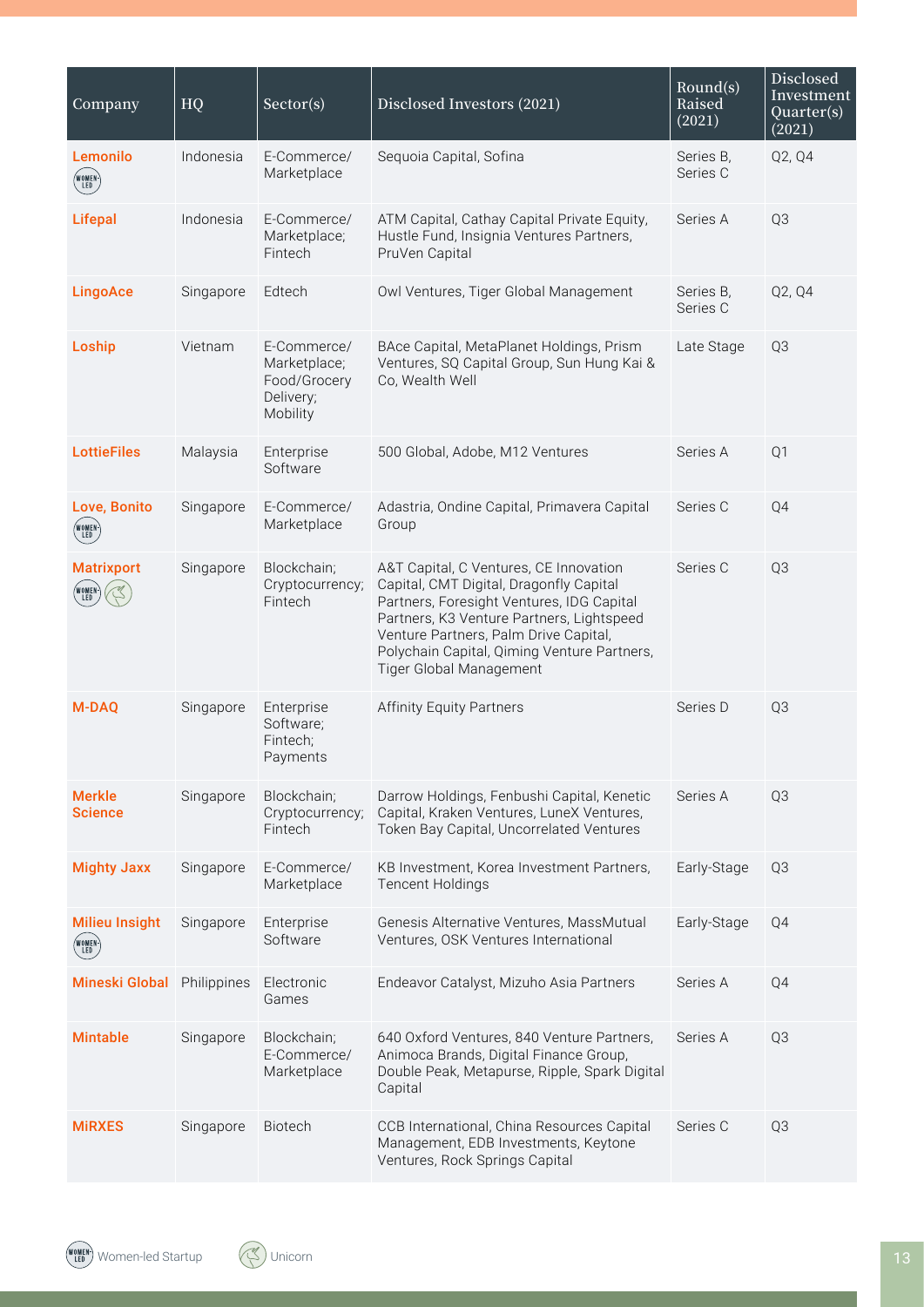| Company                                 | HQ        | Sector(s)                                          | Disclosed Investors (2021)                                                                                                                                                                                                              | Round(s)<br>Raised<br>(2021) | Disclosed<br>Investment<br>$\overline{Quarter(s)}$<br>(2021) |
|-----------------------------------------|-----------|----------------------------------------------------|-----------------------------------------------------------------------------------------------------------------------------------------------------------------------------------------------------------------------------------------|------------------------------|--------------------------------------------------------------|
| <b>MoMo</b>                             | Vietnam   | Fintech:<br>Payments                               | Goodwater Capital, Kora Management,<br>Mizuho Securities, Ward Ferry, Affirma<br>Capital, Macquarie Group, Tybourne Capital<br>Management, Warburg Pincus                                                                               | Series D,<br>Series E        | Q1, Q4                                                       |
| <b>MoMos</b>                            | Singapore | Enterprise<br>Software                             | Captii Ventures, Falcon Edge Capital, HOF<br>Capital, Integrated Capital, JIA Group, K3<br>Venture Partners, Sequoia Capital                                                                                                            | Seed                         | Q3                                                           |
| <b>Naluri</b><br>(WOMEN)<br>(LED)       | Malaysia  | Healthtech                                         | Duopharma Biotech, INP Capital, Integra<br>Partners, KB Investment, M Venture Partners,<br>Palm Drive Capital, RHL Ventures, Sumitomo<br><b>Corporation Equity Asia</b>                                                                 | Series A                     | Q <sub>2</sub>                                               |
| <b>NAMA Beauty</b><br>(WOMEN)<br>LED    | Indonesia | E-Commerce/<br>Marketplace                         | AC Ventures, Digital Mediatama Maxima,<br>Sicepat Express                                                                                                                                                                               | Seed                         | Q4                                                           |
| <b>Nansen</b>                           | Singapore | Blockchain;<br>Cryptocurrency;<br>Fintech          | Accel Partners, Amplify Partners, Andreessen<br>Horowitz, GIC, L1 Digital AG, Old Fashion<br>Research, SCB 10X, Skyfall Ventures, Tiger<br>Global Management, Coinbase Ventures,<br>ImToken Ventures, Mechanism Capital, QCP<br>Capital | Series A.<br>Series B        | Q2, Q4                                                       |
| <b>Nas Academy</b>                      | Singapore | Edtech                                             | 500 Global, Balaji Srinivasan, Fresh.Fund,<br>Graph Ventures, Lightspeed Venture<br>Partners, Metapurse, Ritesh Agarwal,<br><b>TechAviv Founder Partners</b>                                                                            | Series A                     | Q3                                                           |
| Nektar.ai                               | Singapore | CRM/Sales<br>Management;<br>Enterprise<br>Software | 3one4 Capital Advisors, B Capital Group,<br>Nexus Venture Partners, Ritesh Agarwal                                                                                                                                                      | Seed                         | Q3                                                           |
| <b>Neuroglee</b><br><b>Therapeutics</b> | Singapore | Biotech                                            | EDB Investments, Eisai, Openspace Ventures                                                                                                                                                                                              | Series A                     | Q3                                                           |
| <b>Neuron</b><br><b>Mobility</b>        | Singapore | Mobility                                           | GSR Ventures, Square Peg Capital                                                                                                                                                                                                        | Early-Stage                  | Q4                                                           |
| <b>Next Gen</b><br><b>Foods</b>         | Singapore | Climate/<br>Environment;<br>Foodtech               | Bits x Bites, GGV Capital, K3 Venture<br>Partners, Temasek, Yeo Hiap Seng, Blue<br>Horizon, EDB New Ventures, FEBE Ventures,<br>NX Food,                                                                                                | Seed                         | Q1, Q3                                                       |
| Ninja Van                               | Singapore | Logistics                                          | Alibaba, B Capital Group, GeoPost, Monk's<br><b>Hill Ventures</b>                                                                                                                                                                       | Series E                     | Q3                                                           |
| <b>Nium</b>                             | Singapore | Fintech                                            | Atinum Investment, Beacon Venture Capital,<br>Gokul Rajaram, Riverwood Capital, Rocket<br>Internet, Temasek, Vertex Ventures, Visa                                                                                                      | Series D                     | Q3                                                           |
| <b>NPX Point</b><br><b>Avenue</b>       | Singapore | Edtech                                             | Gaw Capital                                                                                                                                                                                                                             | Series A                     | Q1                                                           |
| <b>Nutrition</b><br><b>Technologies</b> | Malaysia  | Agtech;<br>Climate/<br>Environment;<br>Foodtech    | Hera Capital, Openspace Ventures, SEEDS<br>Capital                                                                                                                                                                                      | Early-Stage                  | Q1                                                           |

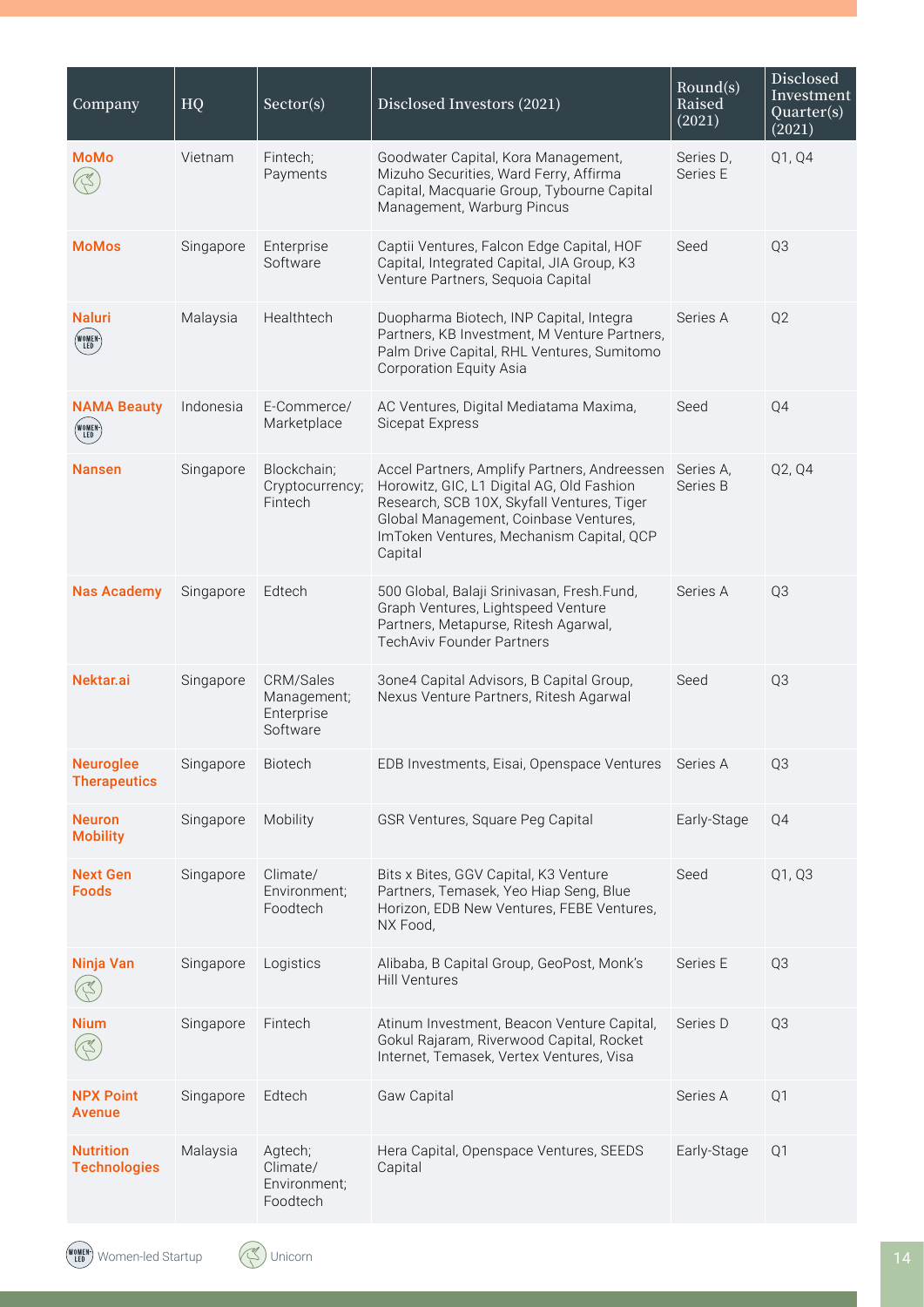| Company                                      | HQ          | Sector(s)                                                    | Disclosed Investors (2021)                                                                                                                               | Round(s)<br>Raised<br>(2021) | Disclosed<br>Investment<br>Quarter(s)<br>(2021) |
|----------------------------------------------|-------------|--------------------------------------------------------------|----------------------------------------------------------------------------------------------------------------------------------------------------------|------------------------------|-------------------------------------------------|
| <b>ObvioHealth</b>                           | Singapore   | Enterprise<br>Software;<br>Healthtech                        | AT Capital, Dedalus Group, Novotech<br>Holdings, Tikehau Capital                                                                                         | Series B                     | Q3                                              |
| <b>OnlinePajak</b>                           | Indonesia   | Fintech;<br>Legaltech                                        | Altos Ventures, Tencent Holdings, Visa,<br><b>Warburg Pincus</b>                                                                                         | Series C                     | Q4                                              |
| <b>OnLoop</b><br>(WOMEN)<br>(LED             | Singapore   | Enterprise<br>Software;<br>HRtech                            | Allen Penn, MassMutual Ventures, Square<br>Peg Capital, XA Network                                                                                       | Early-Stage                  | Q <sub>3</sub>                                  |
| Osome                                        | Singapore   | Enterprise<br>Software;<br>Fintech                           | AltaIR Capital, Hedosophia, Peng T. Ong,<br>Phystech Ventures, S16VC, Target Global                                                                      | Series A                     | Q2                                              |
| <b>Otoklix</b>                               | Indonesia   | CRM/Sales<br>Management                                      | AC Ventures, Alpha JWC Ventures, Sequoia<br>Capital, XA Network                                                                                          | Series A                     | Q4                                              |
| OY!                                          | Indonesia   | Fintech;<br>Payments                                         | AC Ventures, Central Capital Ventura, MDI<br>Ventures, Pavilion Capital, Saison Capital,<br>SoftBank Ventures Asia, Wavemaker<br>Partners                | Series A                     | Q3                                              |
| Pace<br><b>Enterprise</b>                    | Singapore   | Fintech                                                      | Alpha JWC Ventures, AppWorks Ventures,<br>Atinum Investment, Genesis Alternative<br>Ventures, Marubeni, UOB Venture<br>Management, Vertex Ventures       | Venture<br>Debt, Series<br>Α | Q2, Q4                                          |
| <b>Paras</b>                                 | Indonesia   | Blockchain;<br>Cryptocurrency;<br>E-Commerce/<br>Marketplace | Black Dragon Capital, Digital Renaissance,<br>Dragonfly Capital Partners, GFS Ventures,<br>Moonwhale Ventures                                            | Seed                         | Q4                                              |
| Parcel<br><b>Perform</b><br>(WOMEN)<br>(LED) | Singapore   | Logistics                                                    | Cambridge Capital, Investible, SoftBank<br>Ventures Asia, Wavemaker Partners                                                                             | Series A                     | Q3                                              |
| <b>Partipost</b>                             | Singapore   | Adtech &<br>Marketing                                        | iGlobe Partners, Quest Ventures, SPH<br>Ventures, XA Network                                                                                             | Early-Stage                  | Q3                                              |
| <b>PatSnap</b><br>,<br>Women<br>Led          | Singapore   | AI and Machine<br>Learning;<br>Enterprise<br>Software        | CPE Yuanfeng, Sequoia Capital, Shunwei<br>Capital Partners, SoftBank Group, Tencent<br>Holdings, Vertex Ventures                                         | Series E                     | Q1                                              |
| <b>PDAX</b>                                  | Philippines | Cryptocurrency;<br>Fintech                                   | BC Group, Beenext, CMT Digital, Ripple                                                                                                                   | Early-Stage                  | Q3                                              |
| <b>Pintek</b>                                | Indonesia   | Fintech                                                      | Accion, Blue7, Earlsfield Capital Partners,<br>Finch Capital, Fox Ventures, Global Founders<br>Capital, Heritas Capital, Kaizenvest, STRIVE              | Series A                     | Q4                                              |
| Pintu                                        | Indonesia   | Blockchain;<br>Cryptocurrency;<br>Fintech                    | Alameda Research, Blockchain Ventures,<br>Castle Island Ventures, Coinbase Ventures,<br>Intudo Ventures, Lightspeed Venture<br>Partners, Pantera Capital | Series A                     | Q2, Q3                                          |
| Pluang<br>(WOMEN)<br>( LED )                 | Indonesia   | Fintech                                                      | Go-Ventures, Openspace Ventures, Square<br>Peg Capital, Susquehanna International<br>Group                                                               | Series B                     | Q3                                              |
| WOMEN)<br>Led<br>Women-led Startup           |             | <b>Jnicorn</b>                                               |                                                                                                                                                          |                              |                                                 |

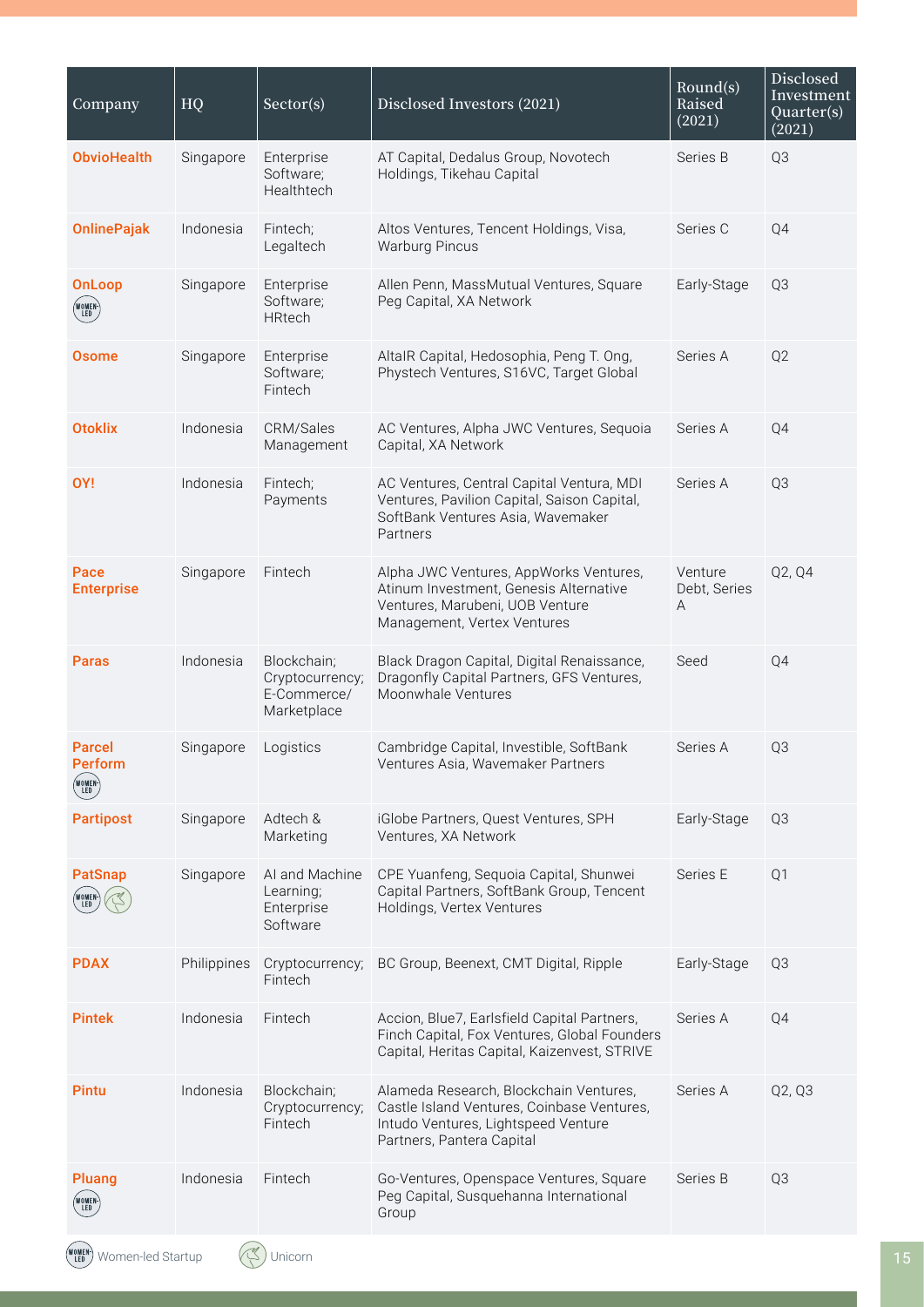| Company                                | HQ        | Sector(s)                                                    | Disclosed Investors (2021)                                                                                                                                                                            | Round(s)<br>Raised<br>(2021)             | Disclosed<br>Investment<br>Quarter(s)<br>(2021) |
|----------------------------------------|-----------|--------------------------------------------------------------|-------------------------------------------------------------------------------------------------------------------------------------------------------------------------------------------------------|------------------------------------------|-------------------------------------------------|
| <b>PolicyStreet</b><br>(WOMEN)<br>(LED | Malaysia  | Fintech                                                      | Auspac Investment Management, Credence<br>Partners, Gobi Partners, KK Fund, Spiral<br>Ventures                                                                                                        | Series A                                 | Q3                                              |
| <b>Privy</b>                           | Indonesia | Digital Security;<br>Enterprise<br>Software                  | Buana Sejahtera Group, Endeavor Catalyst,<br>GGV Capital, Gunung Sewu Group, Mandiri<br>Capital, MDI Ventures, Telkomsel Mitra<br>Inovasi                                                             | Series B                                 | Q4                                              |
| <b>Qapita</b>                          | Singapore | Enterprise<br>Software;<br>Fintech                           | Anjali Bansal, Atin Kukreja, Alto Partners,<br>East Ventures, Endiya Partners, K3 Venture<br>Partners, MassMutual Ventures, Nyca,<br>Vulcan Capital, Koh Boon Hwee, Mission<br>Holdings, Sujeet Kumar | Series A.<br>Early-Stage                 | Q2, Q4                                          |
| Raena<br>(WOMEN <sup>)</sup><br>Led    | Indonesia | E-Commerce/<br>Marketplace                                   | AC Ventures, Alpha JWC Ventures, Beenext,<br>Beenos, Falcon Edge Capital, STRIVE                                                                                                                      | Series A                                 | Q1                                              |
| <b>Rainforest</b>                      | Singapore | E-Commerce/<br>Marketplace                                   | Accial Capital, Amasia, Crossbeam Venture<br>Partners, Insignia Ventures Partners, January<br>Capital, Monk's Hill Ventures, Nordstar, The<br>Lo & Behold Group                                       | Seed,<br>Early-Stage,<br>Venture<br>Debt | Q2, Q3                                          |
| Rever.vn                               | Vietnam   | Proptech                                                     | Mekong Capital                                                                                                                                                                                        | Late Stage                               | Q3                                              |
| <b>Rikkei Finance</b>                  | Vietnam   | Blockchain;<br>Fintech                                       | ArkStream Capital, Hyperchain Capital,<br>Inclusion Capital, Kernel Ventures, Kyros<br>Ventures, LD Capital, PNYX Ventures,<br>Signum Capital, TomoChain, YBB Foundation                              | Early-Stage                              | Q2                                              |
| Ruangguru                              | Indonesia | Edtech                                                       | East Ventures, GGV Capital, Tiger Global<br>Management, UOB Venture Management                                                                                                                        | Late Stage                               | Q <sub>2</sub>                                  |
| <b>RWDC</b><br><b>Industries</b>       | Singapore | Climate/<br>Environment                                      | CPV/CAP Pensionskasse Coop, Optimas<br>Capital, Temasek, Vickers Venture Partners                                                                                                                     | Series B                                 | Q4                                              |
| SaladStop!                             | Singapore | Food/Grocery<br>Delivery,<br>Restaurants &<br>Cloud Kitchens | DSG Consumer Partners, East Ventures, K3<br>Venture Partners, Temasek, Vulcan Capital                                                                                                                 | Series B                                 | Q4                                              |
| <b>Sampingan</b>                       | Indonesia | <b>HRtech</b>                                                | Access Ventures, Antler, Credence Partners,<br>Golden Gate Ventures, iSeed, XA Network                                                                                                                | Series A                                 | Q1                                              |
| <b>SCB Abacus</b><br>(WOMEN)<br>(LED   | Thailand  | Fintech                                                      | CAI Partners, Openspace Ventures, Vertex<br>Ventures                                                                                                                                                  | Series A                                 | Q3                                              |
| <b>Segari</b>                          | Indonesia | E-Commerce/<br>Marketplace;<br>Food/Grocery<br>Delivery      | AC Ventures, Alfamart, Beenext, Go-Ventures,<br>Gunung Sewu Group, Intrinity Capital, Saison<br>Capital, Susquehanna International Group                                                              | Seed, Series<br>A                        | Q1, Q3                                          |
| <b>Shipper</b>                         | Indonesia | Logistics                                                    | AC Ventures, DST Global, Floodgate<br>Ventures, Insignia Ventures Partners,<br>Lightspeed Venture Partners, Naspers,<br>Sequoia Capital, Y Combinator                                                 | Series B                                 | Q2                                              |
| <b>ShopBack</b><br>NOMEN)<br>Led       | Singapore | E-Commerce/<br>Marketplace                                   | East Ventures, Indies Capital Partners,<br>January Capital, Temasek                                                                                                                                   | Series E                                 | Q4                                              |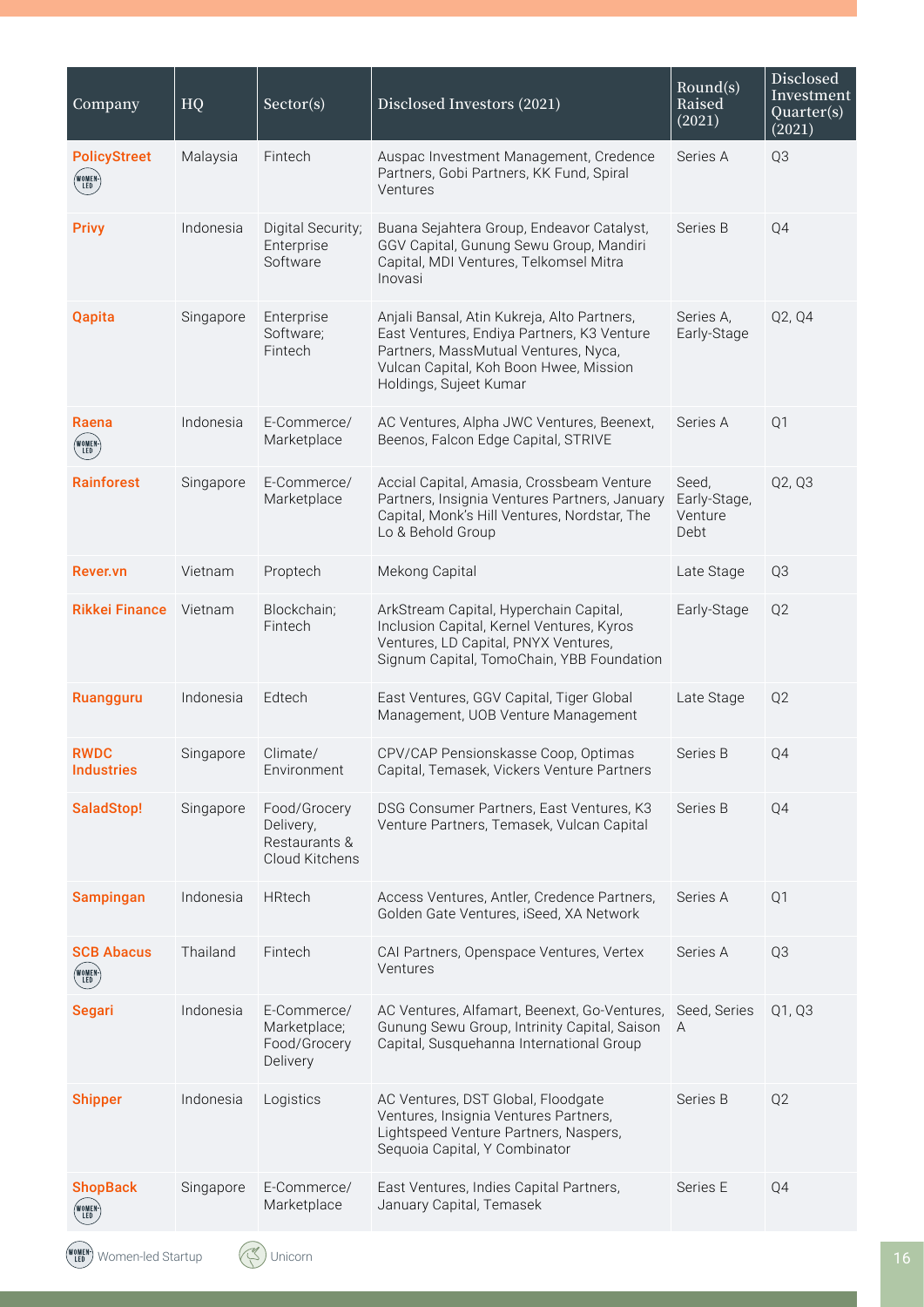| Company                            | HQ        | Sector(s)                                             | Disclosed Investors (2021)                                                                                                                                                                                                                                                                                                  | Round(s)<br>Raised<br>(2021) | <b>Disclosed</b><br>Investment<br>Quarter(s)<br>(2021) |
|------------------------------------|-----------|-------------------------------------------------------|-----------------------------------------------------------------------------------------------------------------------------------------------------------------------------------------------------------------------------------------------------------------------------------------------------------------------------|------------------------------|--------------------------------------------------------|
| <b>SiCepat</b><br><b>Express</b>   | Indonesia | Logistics                                             | Daiwa Securities, DEG, Falcon House<br>Partners, Indies Capital Partners, Kejora<br>Capital, MDI Ventures, Pavilion Capital, Trihill<br>Capital                                                                                                                                                                             | Series B                     | Q1                                                     |
| <b>Sipher</b>                      | Vietnam   | Blockchain;<br>Electronic<br>Games                    | Arrington XRP Capital, Hashed, Konvoy<br>Ventures                                                                                                                                                                                                                                                                           | Seed                         | Q4                                                     |
| <b>Sirclo</b>                      | Indonesia | E-Commerce/<br>Marketplace;<br>Enterprise<br>Software | East Ventures, Saratoga Capital, Sinar Mas<br>Land, Traveloka                                                                                                                                                                                                                                                               | Late Stage                   | Q3                                                     |
| <b>Sky Mavis</b>                   | Vietnam   | Blockchain;<br>Cryptocurrency;<br>Electronic<br>Games | 500 Global, Animoca Brands, BlockTower<br>Capital, Hashed, Libertus Capital, Mark<br>Cuban, Pangea Blockchain Fund, Accel<br>Partners, Andreessen Horowitz, Fabric<br>Ventures, Konvoy Ventures, Libertus Capital,<br>Not Boring Capital, Paradigm, Rainfall<br>Ventures, Seven Seven Six, SNÖ Ventures,<br>Standard Crypto | Series A,<br>Series B        | Q2, Q3                                                 |
| <b>Sleek</b>                       | Singapore | Fintech;<br>Legaltech                                 | EDB Investments, Jungle Ventures, White<br>Star Capital                                                                                                                                                                                                                                                                     | Series A                     | Q4                                                     |
| <b>Sleekr</b><br>(Mekari)          | Indonesia | Enterprise<br>Software;<br>Fintech; HRtech            | East Ventures, MidPlaza Holdings, Money<br>Forward Japan                                                                                                                                                                                                                                                                    | Series D                     | Q <sub>2</sub>                                         |
| <b>Socar</b><br><b>Malaysia</b>    | Malaysia  | Mobility                                              | EastBridge Partners, Sime Darby                                                                                                                                                                                                                                                                                             | Series B                     | Q3                                                     |
| <b>Sociolla</b><br>(WOMEN)<br>(LED | Indonesia | E-Commerce/<br>Marketplace                            | East Ventures, Indies Capital Partners,<br>Jungle Ventures, L Catterton                                                                                                                                                                                                                                                     | Late Stage                   | Q <sub>2</sub>                                         |
| <b>Spenmo</b>                      | Singapore | Enterprise<br>Software;<br>Fintech;<br>Payments       | Addition, Alpha JWC Ventures, Broadhaven<br>Capital Partners, Commerce Ventures, Global<br>Founders Capital, Insight Partners, Operator<br>Partners, Salesforce Ventures, William<br>Hockey                                                                                                                                 | Series A                     | Q3                                                     |
| <b>StashAway</b>                   | Singapore | Fintech                                               | Eight Roads Ventures, Sequoia Capital,<br>Square Peg Capital                                                                                                                                                                                                                                                                | Series D                     | Q2                                                     |
| <b>Stockbit</b><br>(Bibit)         | Indonesia | Fintech; Social<br>Networking                         | AC Ventures, East Ventures, Harvard<br>Management Company, Naspers, Sequoia<br>Capital, Tencent Holdings, 500 Global                                                                                                                                                                                                        | Early-Stage,<br>Late Stage   | Q1, Q2                                                 |
| <b>Sunday</b><br>(WOMEN)<br>LED    | Thailand  | Fintech                                               | Aflac Ventures, Granite Oak Advisors, Quona<br>Capital, SCB 10X, Tencent Holdings, Vertex<br>Ventures, Z Venture Capital                                                                                                                                                                                                    | Series B                     | Q3                                                     |
| <b>Supabase</b>                    | Singapore | Enterprise<br>Software                                | Coatue Management                                                                                                                                                                                                                                                                                                           | Series A                     | Q3                                                     |
| <b>Super</b>                       | Indonesia | E-Commerce/<br>Marketplace                            | Amasia, Insignia Ventures Partners,<br>Pags Group, SoftBank Ventures Asia, Y<br>Combinator                                                                                                                                                                                                                                  | Series B                     | Q2                                                     |

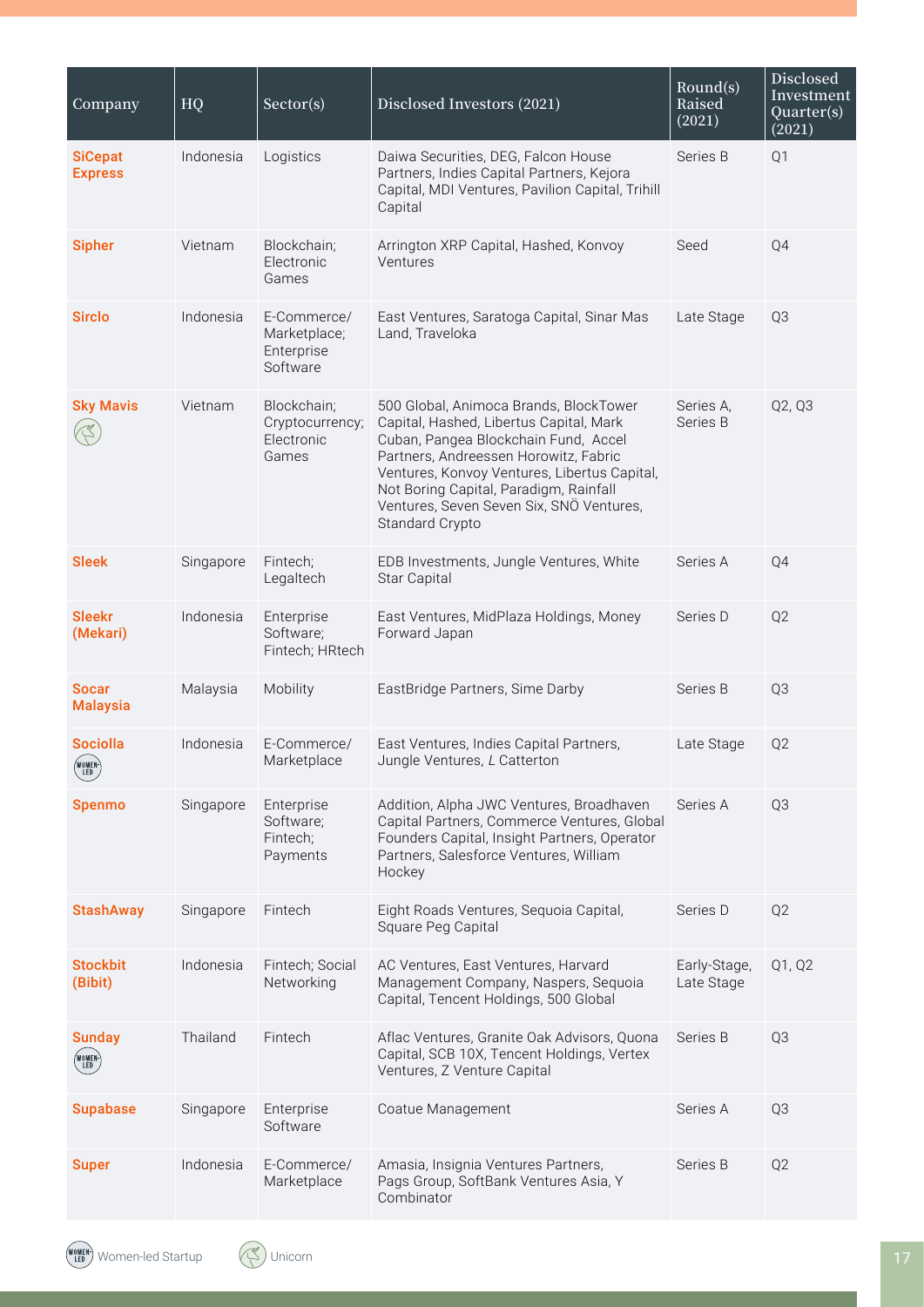| Company                              | HQ        | Sector(s)                                                           | Disclosed Investors (2021)                                                                                                                                                                                                               | Round(s)<br>Raised<br>(2021) | Disclosed<br>Investment<br>Quarter(s)<br>(2021) |
|--------------------------------------|-----------|---------------------------------------------------------------------|------------------------------------------------------------------------------------------------------------------------------------------------------------------------------------------------------------------------------------------|------------------------------|-------------------------------------------------|
| <b>Syfe</b>                          | Singapore | Fintech                                                             | Presight Capital, Unbound, Valar Ventures                                                                                                                                                                                                | Series B                     | Q3                                              |
| <b>Symbo</b><br><b>Platform</b>      | Singapore | Fintech                                                             | AJ Capital, CE Innovation Capital, Insignia<br>Ventures Partners, Integra Partners, Think<br>Investments                                                                                                                                 | Series A                     | Q1                                              |
| <b>SynFutures</b><br>(WOMEN)<br>(LED | Singapore | Fintech                                                             | Framework Ventures, IOSG Ventures, Kronos<br>Research, Pantera Capital, Polychain Capital,<br>Wintermute Trading                                                                                                                         | Series A                     | Q2                                              |
| <b>TADA</b>                          | Singapore | Mobility                                                            | Central, TRIVE                                                                                                                                                                                                                           | Series B                     | Q2                                              |
| <b>TaniHub Group</b>                 | Indonesia | Agtech;<br>E-Commerce/<br>Marketplace                               | AddVentures, BRI Ventures, Flourish<br>Ventures, Intudo Ventures, MDI Ventures,<br>Openspace Ventures, Telkomsel Mitra<br>Inovasi, Tenaya Capital, UOB Venture<br>Management, Vertex Ventures                                            | Series B                     | Q2                                              |
| <b>Tazapay</b>                       | Singapore | Fintech;<br>Payments                                                | January Capital, RTP Global, Saison Capital,<br>Sequoia Capital                                                                                                                                                                          | Seed                         | Q <sub>1</sub>                                  |
| <b>Telio</b><br>(WOMEN)<br>(LED)     | Vietnam   | E-Commerce/<br>Marketplace;<br>Enterprise<br>Software;<br>Logistics | GGV Capital, Tiger Global Management, VNG<br>Corporation                                                                                                                                                                                 | Early-Stage                  | Q4                                              |
| <b>TheBank.vn</b>                    | Vietnam   | Fintech                                                             | <b>UOB Venture Management</b>                                                                                                                                                                                                            | Series A                     | Q4                                              |
| <b>Thunes</b>                        | Singapore | Fintech;<br>Payments                                                | Checkout.com, Future Shape, GGV Capital,<br>Helios Investment Partners, Insight Partners                                                                                                                                                 | Late Stage                   | Q <sub>2</sub>                                  |
| <b>Tigerhall</b><br>(WOMEN)<br>(LED) | Singapore | Edtech                                                              | Monk's Hill Ventures, Taurus Ventures,<br>Vulpes Investment Management, XA Network                                                                                                                                                       | Early-Stage                  | Q4                                              |
| <b>Tiki</b><br><b>Corporation</b>    | Vietnam   | E-Commerce/<br>Marketplace                                          | AIA Group, Mirae Asset Global Investments,<br>STIC Investments, Taiwan Mobile, Yuanta<br>Investment                                                                                                                                      | Series E                     | Q4                                              |
| <b>Tinvio</b>                        | Singapore | Enterprise<br>Software;<br>Fintech                                  | AppWorks Ventures, Global Founders Capital,<br>MUFG Innovation Partners, Partech Partners,<br>Sequoia Capital                                                                                                                            | Series A                     | Q3                                              |
| <b>Toku</b>                          | Singapore | Enterprise<br>Software                                              | DX Ventures, Neptune Invest Asia, Tembusu<br>Partners                                                                                                                                                                                    | Series A                     | Q3                                              |
| <b>Tonik</b><br><b>Financial</b>     | Singapore | Fintech                                                             | Baring Vostok Capital Partners, Citius,<br>Credence Partners, iGlobe Partners, Insignia<br>Ventures Partners, Sequoia Capital                                                                                                            | Early-Stage                  | Q2                                              |
| <b>TreeDots</b>                      | Singapore | E-Commerce/<br>Marketplace                                          | Amasia, East Ventures, Kickstart Ventures,<br><b>SEEDS Capital</b>                                                                                                                                                                       | Series A                     | Q4                                              |
| Ula                                  | Indonesia | E-Commerce/<br>Marketplace                                          | AC Ventures, Alter Global, B Capital Group,<br>Bezos Expeditions, Binny Bansal, Citius,<br>Lightspeed Venture Partners, Naspers,<br>Quona Capital, Sequoia Capital, Tencent<br>Holdings, The Northstar Group, Tiger Global<br>Management | Series A,<br>Series B        | Q1, Q4                                          |

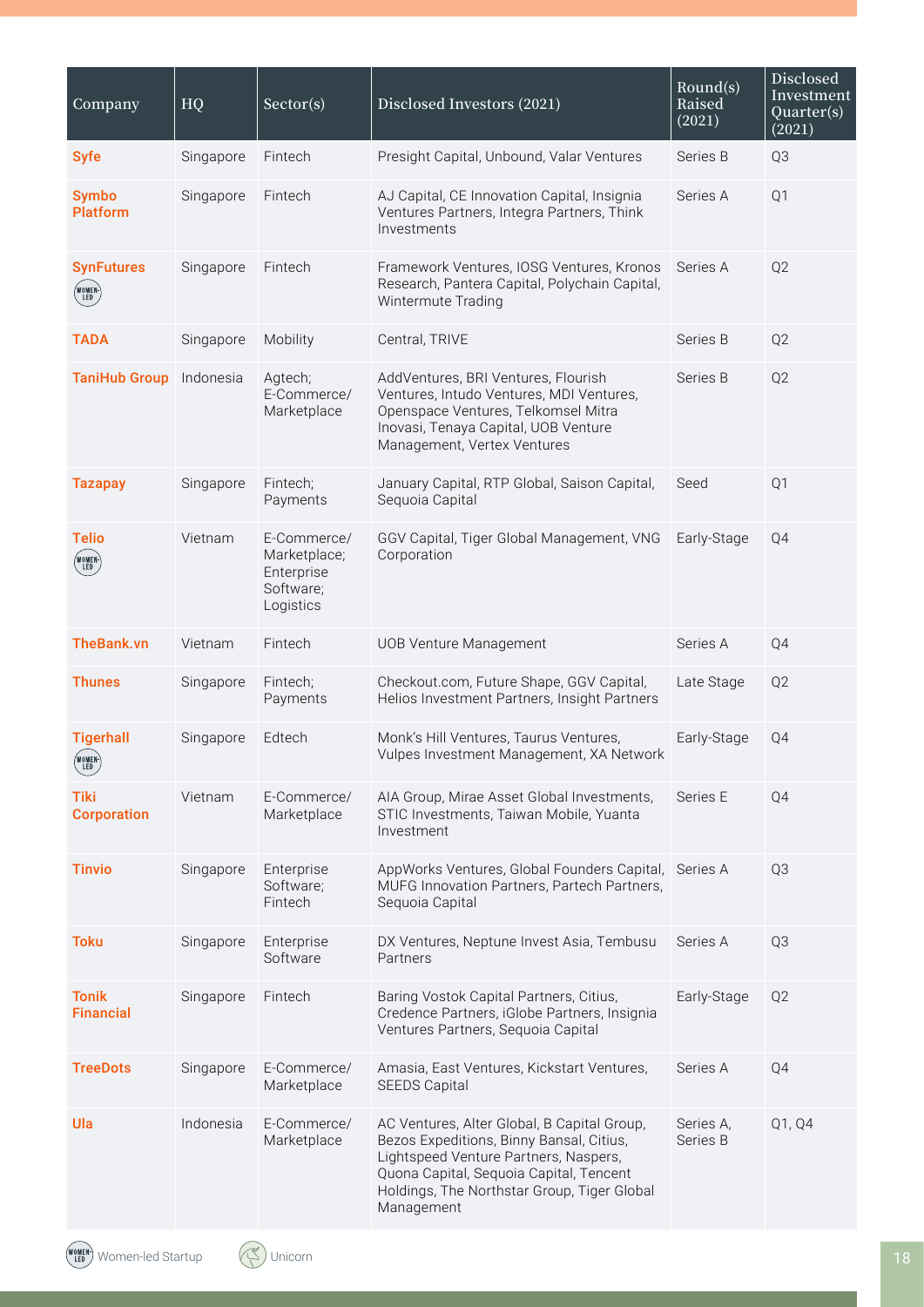| Company                               | HQ          | Sector(s)                          | Disclosed Investors (2021)                                                                                                                                                                                                                                                                                                                                                            | Round(s)<br>Raised<br>(2021) | Disclosed<br>Investment<br>Date(s)<br>(2021) |
|---------------------------------------|-------------|------------------------------------|---------------------------------------------------------------------------------------------------------------------------------------------------------------------------------------------------------------------------------------------------------------------------------------------------------------------------------------------------------------------------------------|------------------------------|----------------------------------------------|
| <b>Una Brands</b>                     | Singapore   | E-Commerce/<br>Marketplace         | 468 Capital, 500 Global, Global Founders<br>Capital, Kingsway Capital, Maximilian Bittner,<br>Presight Capital, Alpha JWC Ventures, Alvin<br>Teo, Presight Capital, White Star Capital                                                                                                                                                                                                | Seed, Series<br>A            | Q2, Q4                                       |
| <b>UnaBiz</b>                         | Singapore   | Internet of<br>Things (IoT)        | CDIB Capital International Corporation, G. K.<br>Goh Holdings, SPARX Group, TOP Ventures                                                                                                                                                                                                                                                                                              | Series B                     | Q4                                           |
| <b>UpBanx</b>                         | Indonesia   | Fintech                            | Alpha JWC Ventures, Alto Partners, Hendra<br>Kwik, Number Capital, Oliver Jung, Y<br>Combinator                                                                                                                                                                                                                                                                                       | Seed                         | Q4                                           |
| <b>Upmesh</b>                         | Singapore   | E-Commerce/<br>Marketplace         | Monk's Hill Ventures                                                                                                                                                                                                                                                                                                                                                                  | Early-Stage                  | Q4                                           |
| <b>Wagely</b>                         | Indonesia   | Fintech                            | 1982 Ventures, Asian Development Bank,<br>Global Founders Capital, Integra Partners,<br>Trihill Capital, Triputra Group                                                                                                                                                                                                                                                               | Early-Stage                  | Q <sub>2</sub>                               |
| <b>Warung Pintar</b>                  | Indonesia   | Enterprise<br>Software             | East Ventures, Vertex Ventures                                                                                                                                                                                                                                                                                                                                                        | Early-Stage                  | Q3                                           |
| <b>WhiteCoat</b>                      | Singapore   | Healthtech                         | Asia Resource Corporation, Golden Equator<br>Capital, SGInnovate                                                                                                                                                                                                                                                                                                                      | Series A                     | Q <sub>2</sub>                               |
| <b>Xen Capital</b><br>(WOMEN)<br>(LED | Singapore   | Fintech                            | Headline                                                                                                                                                                                                                                                                                                                                                                              | Series A                     | Q4                                           |
| <b>Xendit</b><br>(WOMEN)<br>(LED      | Indonesia   | Fintech                            | Amasia, Goat Capital, Tiger Global<br>Management, Accel Partners, Y Combinator                                                                                                                                                                                                                                                                                                        | Series B,<br>Series C        | Q1, Q3                                       |
| <b>Yield Guild</b><br>Games           | Philippines | Blockchain;<br>Electronic<br>Games | Animoca Brands, Arca Funds, BRI Ventures,<br>Bukalapak, Circle, Crypto.com Capital, Digital<br>Currency Group, Emfarsis, Evernew Capital,<br>FBG Capital, Hashed, HashKey Capital, Jump<br>Capital, Longhash, Mindworks Ventures,<br>Morningstar Ventures, OKEx, Petrock Capital,<br>Poloniex, Rise Capital, SevenX Ventures,<br>SweeperDAO, UOB Venture Management,<br>Yolo Ventures | Early-Stage                  | Q4                                           |
| Zenyum                                | Singapore   | Healthtech                         | FEBE Ventures, L Catterton, Partech<br>Partners, RTP Global, SEEDS Capital, Sequoia<br>Capital, TNB Aura                                                                                                                                                                                                                                                                              | Series B                     | Q <sub>2</sub>                               |
| <b>Zipmex</b>                         | Singapore   | Cryptocurrency;<br>Fintech         | B Capital Group, Jump Capital, Krungsri<br>Finnovate, Master Ad, Mindworks Ventures,<br>Plan B Media, TNB Aura                                                                                                                                                                                                                                                                        | Early-Stage,<br>Series B     | Q1, Q3                                       |

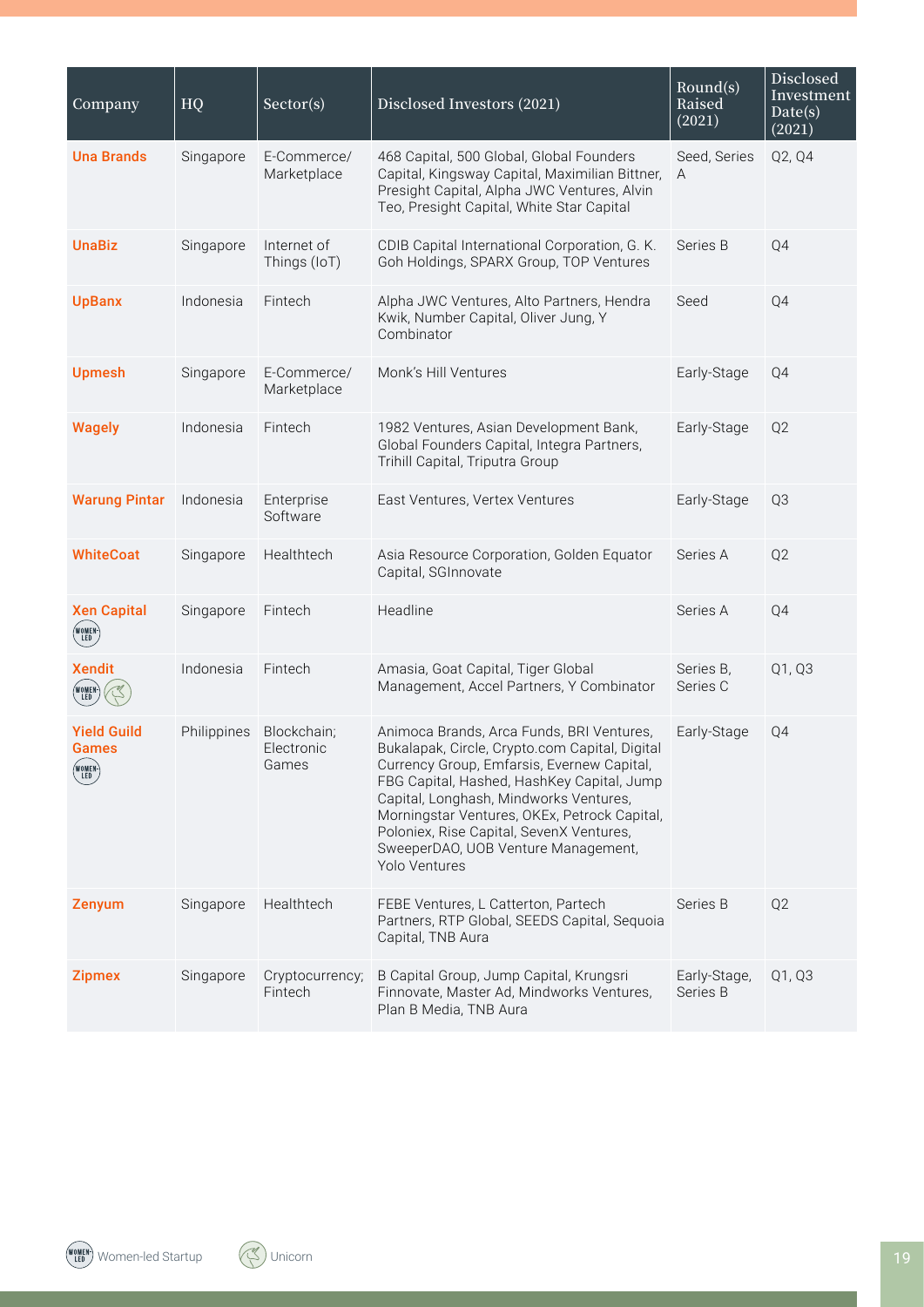

# **METHODOLOGY**

### **FINANCING**

GPCA's 2022 Southeast Asia Startup Directory includes startups that raised disclosed venture capital financing rounds of USD5m and above in 2021, as verified by GPCA Research.<sup>1</sup> This directory does not include startups that raised less than USD5m in a disclosed venture round in 2021 in Southeast Asia.

## **GEOGRAPHY**

The directory includes startups with headquarters in Southeast Asia and operations in Brunei, Cambodia, Indonesia, Laos, Malaysia, Myanmar, Philippines, Singapore, Thailand, Timor-Leste and Vietnam. Startups headquartered outside Southeast Asia were included if they have significant operations in the region, or primarily serve the Southeast Asian market. GPCA did not record disclosed USD5m+ transactions in 2021 in Brunei, Cambodia, Laos, Myanmar and Timor-Leste.

## **INVESTORS**

Investors include VC firms, as well as corporates, PE firms, government entities, family offices and other private capital investors based in Southeast Asia and globally. All startups included in the directory raised capital from at least one institutional VC fund manager. Corporate investors include companies investing off their balance sheet or with proprietary capital, as well as CVC vehicles with a single corporate LP.

1 This analysis was completed using GPCA 2021 preliminary data. For more information on 2021 transactions in Southeast Asia, view GPCA's 2022 Industry Data & Analysis.